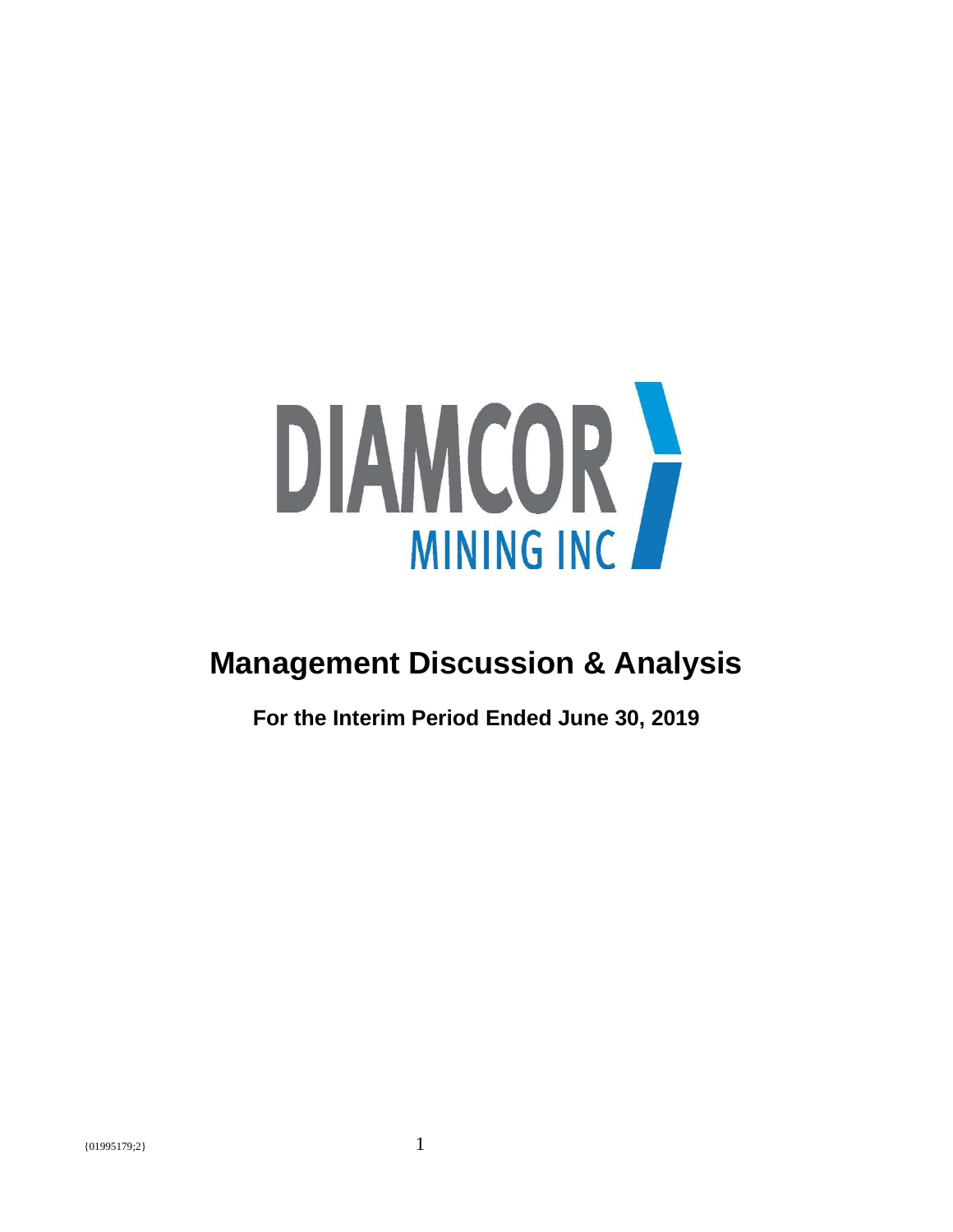## **DIAMCOR MINING INC. MANAGEMENT'S DISCUSSION AND ANALYSIS**

## **FOR THE INTERIM PERIOD ENDED JUNE 30, 2019**

Management's discussion and analysis ("MD&A") focuses on significant factors and the operating results and financial position of Diamcor Mining Inc. ("Diamcor" or the "Company") and its subsidiaries. To better understand the MD&A, it should be read in conjunction with the interim unaudited consolidated financial statements and notes thereto for the three-month interim period ended June 30, 2019, and the MD&A and unaudited consolidated financial statements for the three-month interim period ended June 30, 2018. The effective date of this MD&A is August 29, 2019.

The unaudited consolidated financial statements for the interim period ended June 30, 2019 have been prepared in accordance with International Financial Reporting Standards ("IFRS"). Unless otherwise specified, all financial information is presented in Canadian dollars.

Some of the statements in this MD&A are forward-looking statements that are subject to risk factors set out in the cautionary notes contained herein.

Additional information about the Company and its business activities is available on SEDAR at [www.sedar.com](http://www.sedar.com/) and on the Company's website at [www.diamcormining.com.](http://www.diamcormining.com/)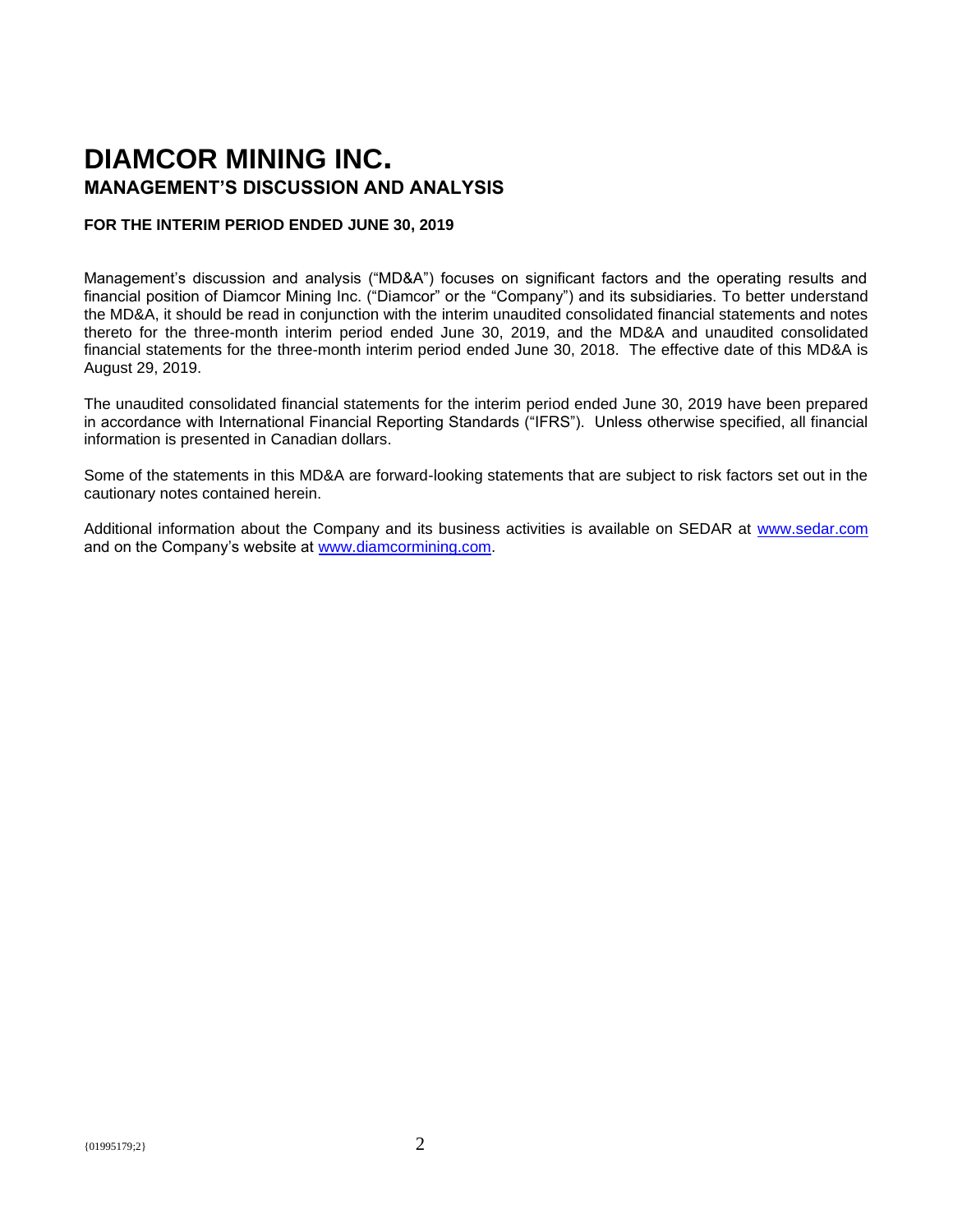## **HIGHLIGHTS**

## **Corporate**

- **Canadian company listed on TSX Venture Exchange under the symbol DMI, and on OTC market OTCQB under the symbol DMIFF.**
- **Supplier of rough diamonds to the world market with established industry relationships and an experienced management team.**
- **Long-Term strategic alliance and financing with world famous New York based Tiffany & Co. Tiffany's owns 3,022,827 common shares of the Company.**
- **Krone-Endora at Venetia project acquired from De Beers represents a rare late-stage opportunity, with the potential for near-term production and long-term growth.**
- **Cash flowing from trial mining underway, current exercises are aimed at aiding the Company in arriving at initial production decisions in near-term.**
- **Positioned as one of the few companies with potential to supply rough diamonds to the world market at a time when rough diamond demand is expected to exceed supply due to declining output from existing sources and a lack of new discoveries.**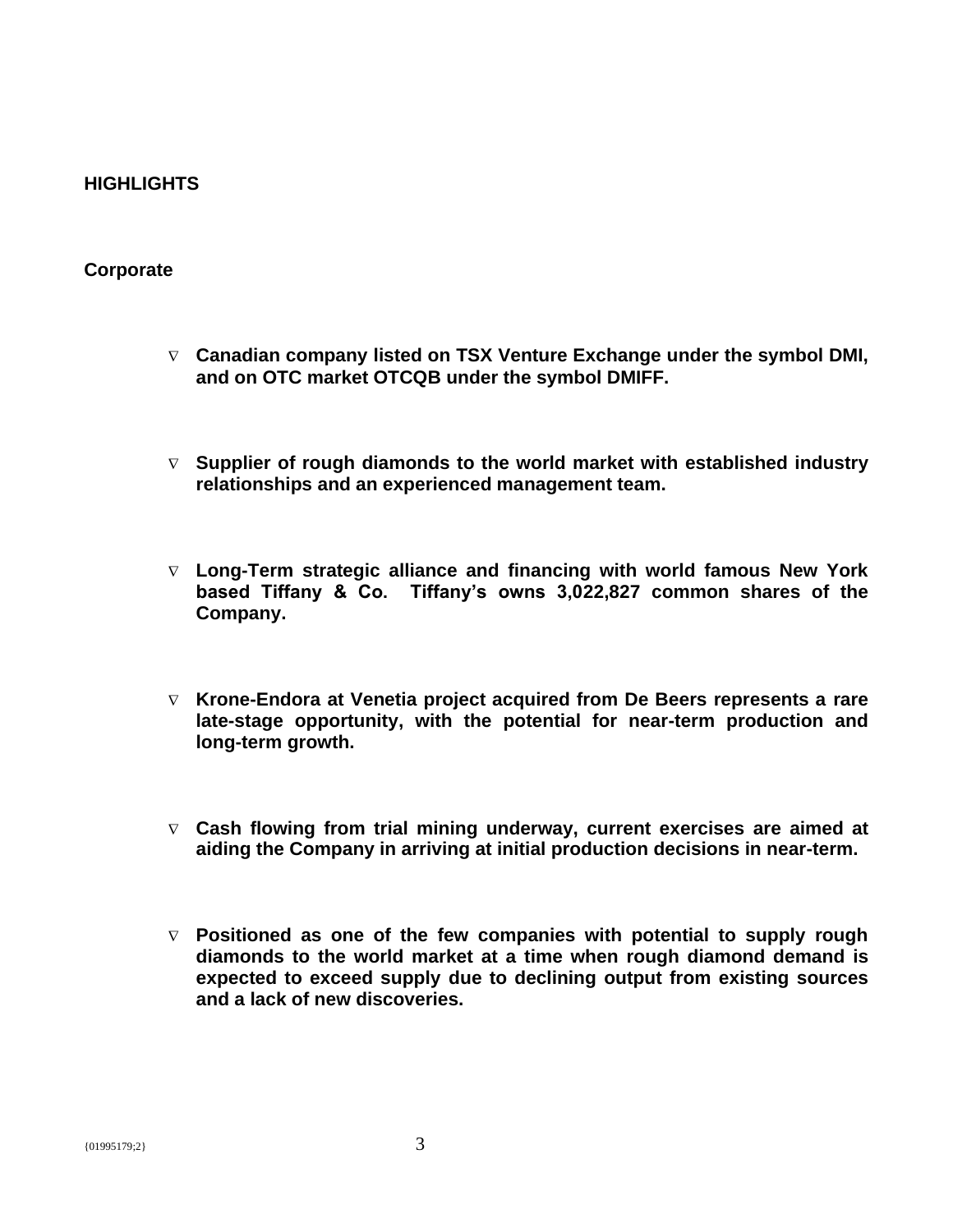## **HIGHLIGHTS**

## **Krone-Endora at Venetia Project**

- **Project acquired from De Beers in a competitive process to achieve mandate of supporting junior mining and women in mining through the divestiture of non-core assets to qualified candidates with proven operational experience.**
- **Project covers an area of 5,888 hectares directly adjacent to De Beers' flagship Venetia Diamond Mine. Deposits are identified as being the result of the direct shift and subsequent erosion of material from Venetia to the lower surrounding areas including those of Krone and Endora.**
- **Significant infrastructure complete: ~20km of primary access roads, two deposit specific plants with targeted throughput of ~500 TPH, ~20km of water pipelines, lined water storage dams, ~13km main power line, backup generator power systems, worker housing, extensive operational equipment and infrastructure items in place to support project for the longterm.**
- **Nature of deposit allows for low-cost surface mining operation with a maximum depth of 15M, no blasting or underground operations. Deposit specific plants, high percentage of gem or near gem quality, large diamond potential, and significant future growth potential from surrounding areas.**
- **Ongoing trial mining exercises completed to June 30, 2019 have resulted in the incidental recovery and sale of 134,086 carats of rough diamonds generating revenue of (US) \$23,555,001,730 or (US) \$175.67 per carat. Largest individual rough diamond recovered to date - 91.7 carats.**
- **30-year mining right secured for initial area targeted (657.71 of 5,888 hectares), Water Use License secured, transition to large-scale trial mining underway.**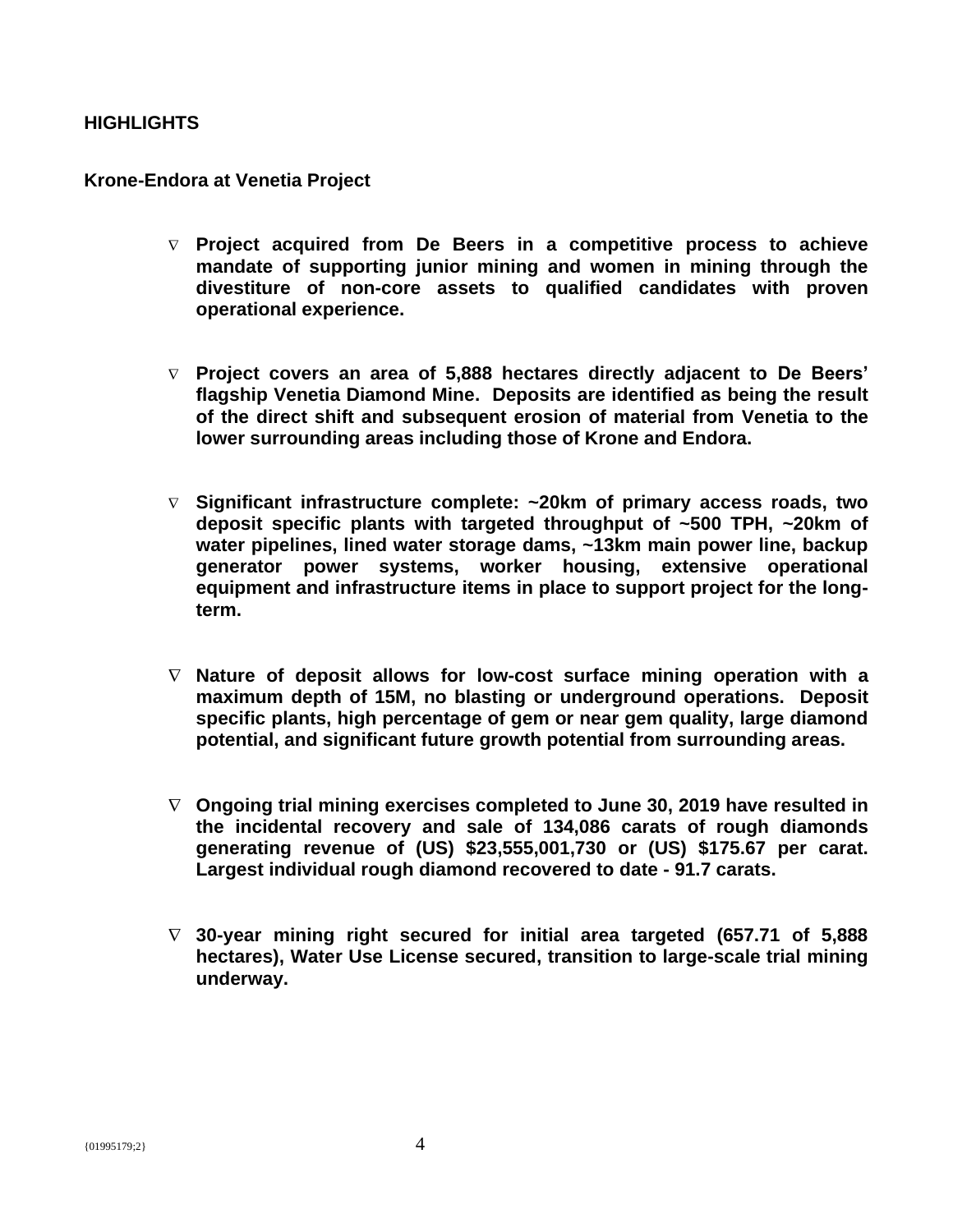## **INTRODUCTION**

Diamcor Mining Inc. ("Diamcor" or the "Company") is a junior mining and exploration company incorporated in the Province of British Columbia under the Business Corporations Act (BC) with an established operational history of supplying rough diamonds to the world market. The Company pursues diamond related properties in South Africa and other diamond producing countries. Diamcor is currently developing and advancing its Krone-Endora at Venetia project in South Africa. The Company's common shares trade on the TSX Venture Exchange under the symbol "V.DMI", and on the OTCQB tier in the United States under the symbol "DMIFF".

Diamcor's principal business is the identification, acquisition, exploration, evaluation, operation, and development of unique diamond-based resource properties. The Company acquired the Krone-Endora at Venetia project from De Beers, has established a long-term strategic alliance and secured financing from world famous luxury retailer Tiffany & Co. The Company's strategy is to be a producer and supplier of quality rough diamonds to reputable diamond purchasing entities serving the global diamond market.

## **CORE BUSINESS AND STRATEGY**

Diamcor has an established operating history in South Africa, key strategic relationships within the diamond industry in South Africa, Canada, China, Brazil and the United States, extensive knowledge of diamond mining opportunities, and is developing the Krone-Endora at Venetia project. The Company's strategy is to identify, evaluate, acquire, and develop various types of diamond related properties, with a specific focus on opportunities which demonstrate the potential to generate near-term and sustained rough diamond production and positive cash flow while minimizing shareholder dilution.

The Company advanced this strategy by acquiring the Krone-Endora at Venetia project from De Beers Consolidated Mines Limited on February 28, 2011. The Krone-Endora at Venetia project consisted of the prospecting rights over the farms Krone 104MS and Endora 66MS, which represent a combined surface area of approximately 5,888 hectares directly adjacent to De Beer's flagship Venetia Diamond Mine in South Africa. The deposits which occur on the properties of Krone and Endora have been identified as both, an upper "eluvial" deposit, as well as a lower / basal "alluvial" deposit, both of which are proposed to have originated from the higher grounds of the adjacent Venetia kimberlites, with the full extent to which these deposits occur over the entire area of the project yet to be determined. De Beers previously completed exploration efforts on an initial area of interest comprised of approximately 310 hectares of the properties, the results of which were reported in an initial Independent National Instrument 43-101 Technical Report (the "Initial Technical Report") which was filed by the Company on July 30, 2009 in conjunction with the acquisition. Based on the initial work completed to that date, the Initial Technical Report provided an inferred resource estimate of 54,258,600 tonnes of diamond bearing gravels, and 1.3 million carats of diamonds for the 310 hectare area of interest in that report. The Initial Technical Report also noted that based on the previous work programs and evaluation completed to date by De Beers and the Company, an estimated 1,000m, or 1 vertical km, of material has shifted and eroded off of the kimberlites of Venetia onto the lower surrounding areas including those of Krone and Endora, but the full extent to which this material may be present on the Krone and Endora properties currently is unknown. The Company's near-term efforts are focused on the key areas of interest defined by the previous work and estimates outlined in the Initial Technical Report, and specifically those within the defined K1 area of the project, the procurement and installation of infrastructure and equipment required to support the further advancement of the project, subsequent trial mining and bulk sampling to better define the location and extent of the materials on both the Krone and Endora properties, and the completion of work required to support the filing of an updated Independent National Instrument 43-101 Technical Report (the "Updated Technical Report") on April 28, 2015. The combined efforts and work underway are aimed at allowing the Company to secure data to aid it in arriving at initial production decisions for the project.

In addition to the advancement of the Krone-Endora at Venetia project, the Company continues to review and pursue mining opportunities in South Africa and other known diamond mining regions. The Company believes its strategy will ultimately allow it to take advantage of a potential long-term trend of increasing rough diamond prices which many industry experts believe will ultimately continue in the coming years. These forecasted rough diamond price increases are a function of; projected material shortfalls in future diamond production, the potential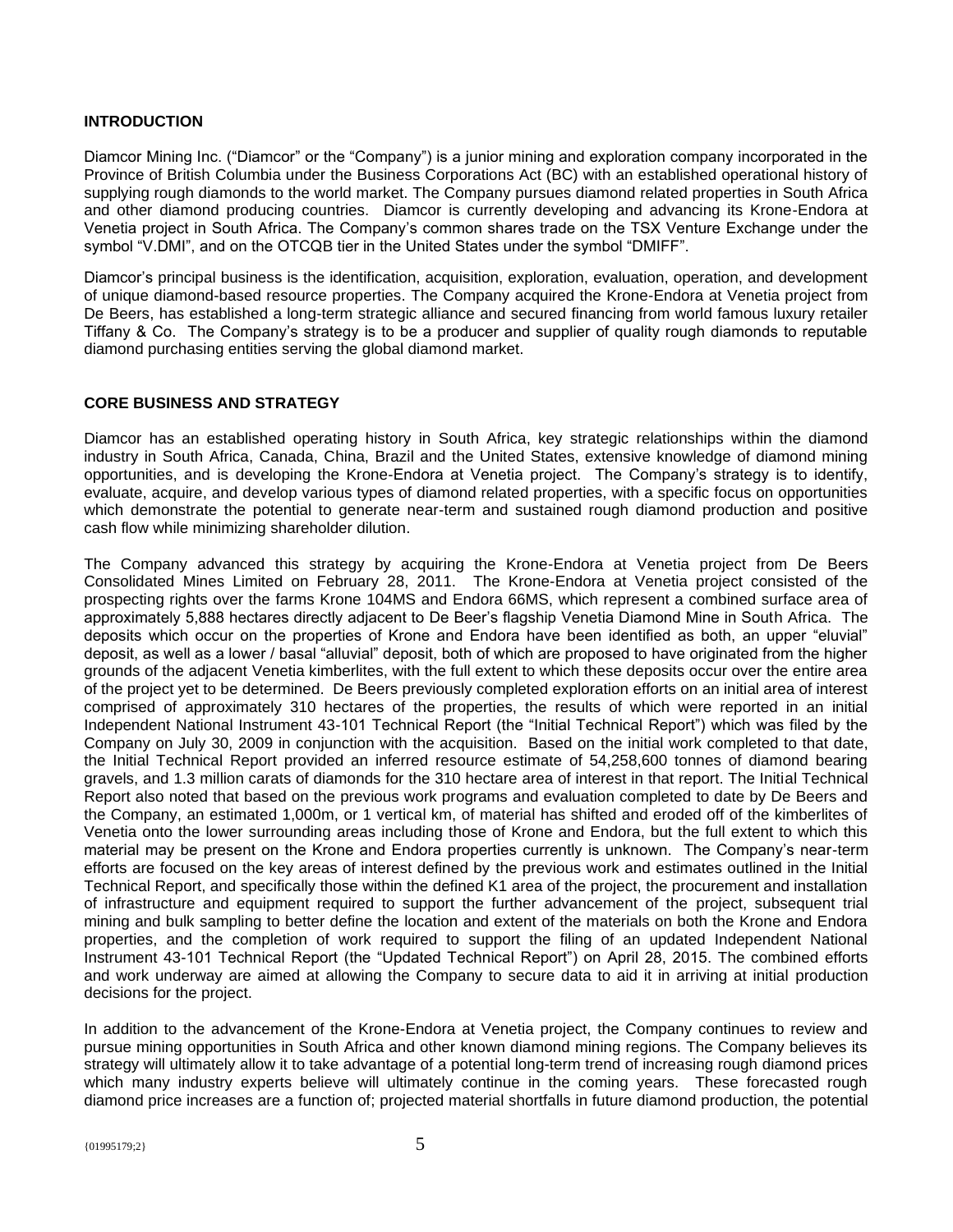continued increase in customer demand in developing markets such as China and India, and restoration of demand in historically strong markets such as the United States. Additionally, it is widely accepted and documented that many existing diamond mines may be approaching the late stages of their expected life of mine, and current rough diamond production levels are expected to remain consistent at best, or potentially be reduced in the future. This dynamic, coupled with the fact few if any new large mines demonstrating an ability to meet projected future increasing demands have been identified or developed in many years and the fact that long lead times of +/-10 years are typically associated with bringing any large new diamond mine into production, combine to present a compelling opportunity for companies that have the ability to provide rough diamond production in the coming years. The Company believes it is well positioned to exploit this opportunity.

As part of the implementation of the Company's strategy and focus on projects which demonstrate a near-term potential for production, management classifies all projects into three distinct diamond project categories. The Krone-Endora at Venetia project has been identified as a higher-grade alluvial deposit (material deposited by ephemeral streams) which is covered by a rare lower-grade eluvial deposit (direct shift of material through the action of gravity and rain wash), the nature of which is described in further detail below.

The three basic diamond project categories as defined by the Company when reviewing potential projects are - Primary Kimberlite Projects, Alluvial and Eluvial Projects, and Tailings Re-Treatment Projects. These project categories are briefly explained as follows:

**Primary Kimberlite Projects -** The Company defines primary kimberlite projects as any diamond project which involves the exploration for, or open-pit / underground mining of, any new or existing kimberlite source, these areas being the primary source from which rough diamonds originate. The Company's initial involvement in such projects may occur should the Company acquire projects and then discover new kimberlite bodies of interest on those properties during its ongoing geological evaluation of a project. While currently not a primary focus of the Company, the Company does have the ability to perform initial exploration efforts to define the potential significance of such a find, after which it is anticipated any additional efforts would be considered as warranted.

**Alluvial and Eluvial Projects -** The Company defines both alluvial and eluvial projects as the exploration for, and mining of, near surface diamond bearing gravels. While the terms alluvial and eluvial sound similar, the two deposit types are distinctly different. Alluvial gravel deposits occur as a result of the pre-historic erosion of the top surface areas of primary kimberlite sources by ancient rivers which previously ran over them. The alluvial gravels, and any diamonds contained in these gravels which are eroded from the kimberlite tops, are typically transported downstream before finally settling in areas where these ancient rivers slowed, turned, and/or formed deposit areas. In these situations, the deposited / settled alluvial gravels and associated diamonds are typically found under varying layers of surface structure along graduating terraces in the various key settling areas over which these paleo-rivers once ran. Diamond bearing alluvial gravels typically produce gem quality stones as a direct result of the manner and distance by which they have been transported by the paleo-rivers from their originating sources since the washing or rolling effect of transporting the diamonds, sometimes great distances, tends to destroy the smaller lower quality stones during the process while polishing, rounding, and depositing the larger better-quality stones into the various settlement areas. Unlike the capital-intensive methods of recovering diamonds from a deep hard rock primary kimberlite source, the alluvial gravel recovery process is done via a simple strip mining and earth moving process using heavy equipment with no requirement for any underground work or associated infrastructure. Exploration of potential alluvial properties to locate diamond bearing gravels also involves less capital-intensive methods allowing alluvial projects to be advanced towards production in a relatively short period of time.

Eluvial projects are similar in nature to alluvial projects with respect to production requirements, but significantly rarer and more unique due to the fact that deposits occur immediately adjacent to a known primary source and are created in a different manner. In the typical alluvial deposits described above, constant flowing pre-historic paleo-rivers slowly eroded away the gravel deposits and diamonds from the source and then transported them downstream to various collection or settlement points, sometimes hundreds of miles away from the source. In contrast to this constant erosion process, eluvial deposits are primarily the result of a gravitational movement, or shift, of material in conjunction with the subsequent erosion or weathering which forms the resulting accumulation or deposit directly adjacent to, or near, the primary source. Due to the fact that these deposits have not moved any significant distance, eluvial deposits also tend to more closely mirror the characteristics of the primary source,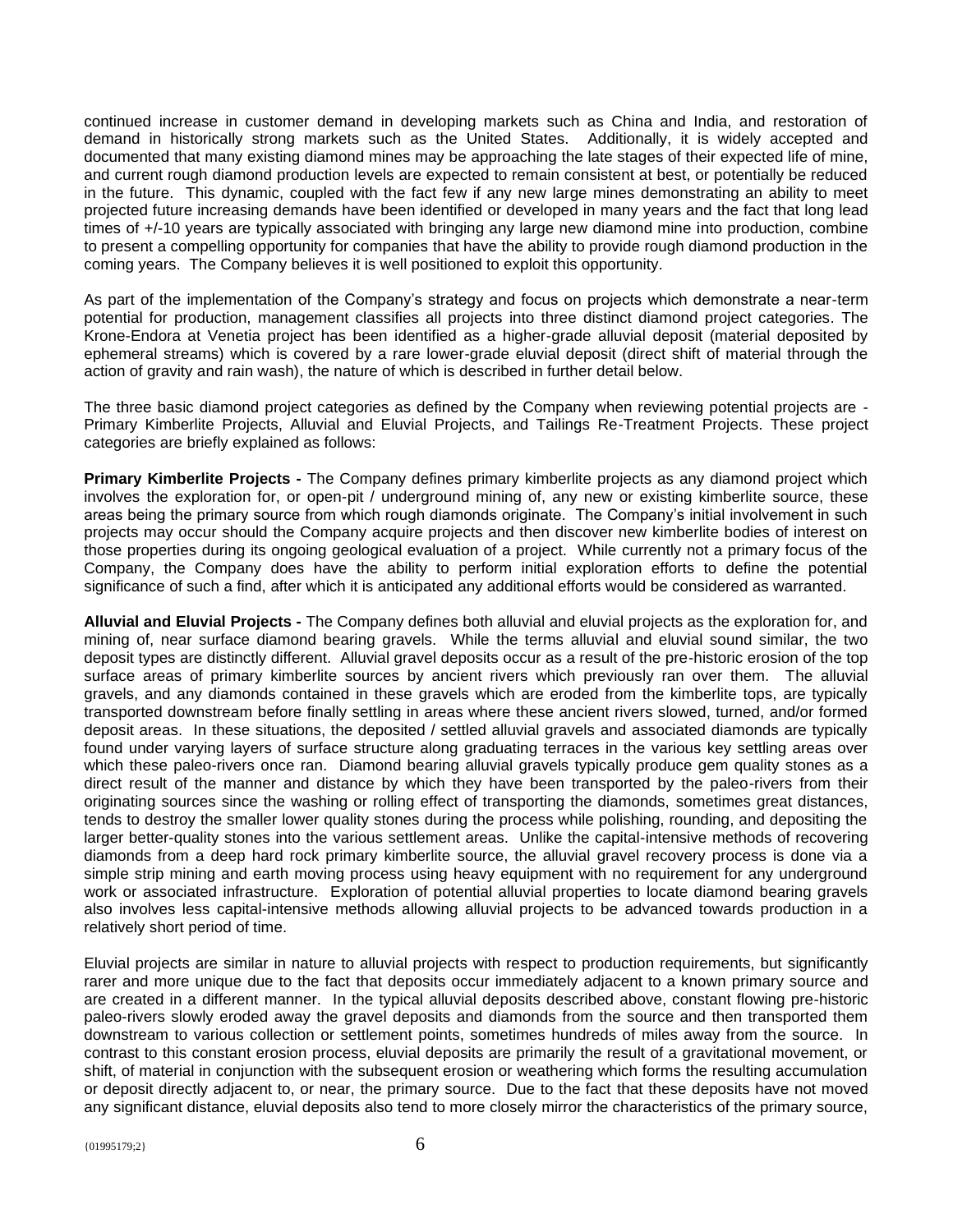with due consideration to the fact they are not as uniform in nature. These characteristics can provide for a more definitive understanding of the deposit in general, especially in circumstances where the primary source of origin is well understood. Eluvial deposits would also be expected to retain the same potential for larger diamonds to exist as an alluvial deposit but typically include the added benefit that the smaller diamonds are also retained, as opposed to being destroyed, due to the short-duration of the event causing the deposit, and the short distance the deposit has travelled from the originating source. As noted above, the Krone-Endora at Venetia project acquired from De Beers by the Company has been identified as a proposed higher-grade lower/basal alluvial deposit which is covered by a lower-grade upper eluvial deposit. The project is located directly adjacent to the identified source of the deposits, that being De Beer's flagship Venetia Mine. Venetia is one of the world's most significant and well-established diamond mines with previously published yearly production volume highs of approximately 9.0 million carats per year (~3.5M – 2015), and independent references noting a high percentage of diamonds recovered as being classified as gem quality. The decision to transition to underground operations at Venetia was made by De Beers, and an estimated (US)\$2.1B capital expenditure is currently underway. These efforts are expected to extend the mine's life significantly.

**Tailings Re-Treatment Projects -** South Africa, and a select few other countries, have a long and extensive history of large kimberlite diamond mines dating back over 100 years. The age of these mines presents an opportunity for newer and more modern processing and recovery methods to be implemented to reprocess vast stockpiles of previously processed tailings materials. The ability to use newer and more efficient processing plants and methods to re-process stockpiled kimberlite tailings from these mines to recover diamonds missed due to inefficient processing can present a significant opportunity in certain cases. These large above-ground tailings stockpiles can be quantified, graded, and valued to produce reasonably reliable modeling of processing costs and expected revenues.

## **KEY PERFORMANCE DRIVERS AND RECENT EVENTS**

The primary performance drivers for the Company are the; identification and acquisition of projects which demonstrate potential for near-term diamond production with suitable costs and diamond yields, successful transition of these projects to full scale production, current and future rough diamond market prices, establishment of strategic relationships with reputable purchasing entities of rough diamonds serving global markets.

The onset of the global financial crisis in 2008 and 2009 had a profound effect on the world economy including the diamond market. At that time, analysts, industry experts, and trade publications reported a softening of diamond prices and short-term demand. Despite the expected decline in the United States market, industry experts anticipated increasing demand from the vast emerging markets of China, India, and the Middle East. As of mid-2009 rough diamond prices began to recover, and by early 2010 price recovery was approaching the previous alltime highs experienced in 2008 prior to the global financial crisis. This trend of steadily increasing rough diamond prices largely continued, and by the mid 2011 industry sources were reporting rough diamond prices above the 2008 pre-crisis highs. These highs were followed by periods of a weakening of prices in 2015/16. As of the end of 2018, and into 2019, rough prices for certain categories of goods remained under pressure, however the overall potential for increasing rough diamond prices over the long-term remains logical for the supply/demand reasons set forth above. Readers are cautioned that any significant and sustained decrease in the market prices for rough diamonds could have a material adverse effect on the Company's performance and results from operations**.**

As of June 30, 2019, the Company's principal assets were the following: (i) a 70% majority interest in DMI Minerals South Africa (Pty) Ltd., which the Company used to acquire the Krone-Endora at Venetia project from De Beers Consolidated Mines Limited, (ii) a 100% interest in DMI Diamonds South Arica (Pty) Ltd., which serves as the Company's main corporate entity to support its South African projects, operations, initial exploration efforts, and the evaluation of all future projects. Below are brief descriptions of each of these assets.

**DMI Minerals South Africa (Pty) Limited –** The Company owns a 70% majority interest in DMI Minerals South Africa (Pty) Ltd. ("DMI Minerals") with the remaining 30% interest held by the Company's South African Black Economic Empowerment partner Nozala Investments (Pty) Ltd. ("Nozala"). The subsidiary was formed for the acquisition of projects which demonstrate the potential for both near-term production capabilities and suitable life of mine scenarios. On May 26, 2008, DMI Minerals received confirmation from De Beers that its proposal to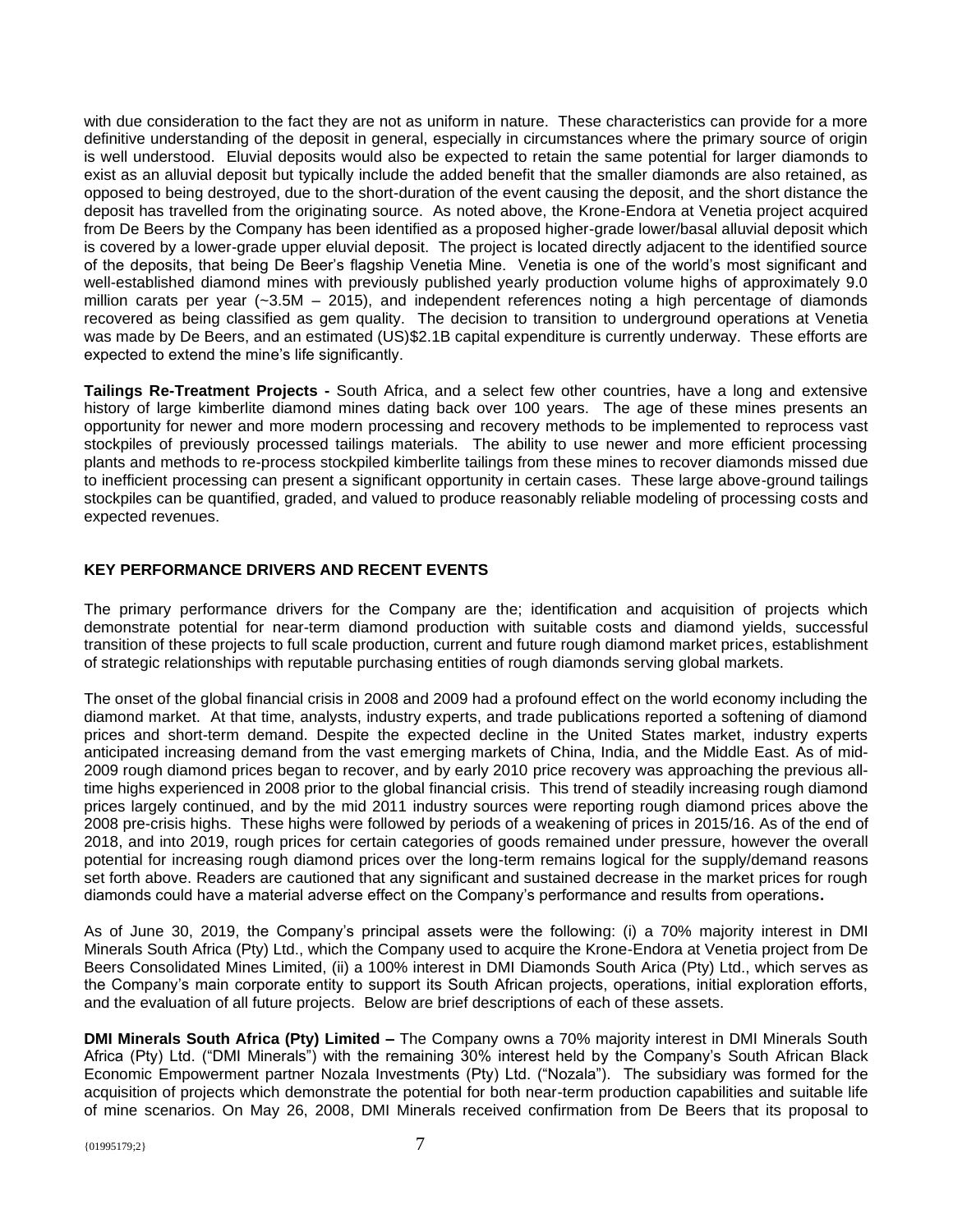acquire the Krone-Endora at Venetia project had been approved as the successful bid pending finalization of a definitive sale of assets agreement. On December 22, 2008, the parties to the transaction completed and executed a definitive sale of assets agreement, and then subsequently on March 31, 2010, executed an amended and updated version of the original sale of assets agreement. Under the terms of the original sale of assets agreement the entire area associated with the Endora 66MS property prospecting right was to be transferred, along with an agreed upon portion of the entire area of Krone 104MS property prospecting right subject to an amendment to exclude certain areas inside the current De Beers Venetia Mine fence line. Despite the delays incurred by this, after due consideration to the proposed area of the Krone 104MS property in question for exclusion, De Beers subsequently agreed to transfer the entire area of Krone 104MS without any amendment or sub-division as part of the transaction. There were no other material changes to the agreement. This amendment allowed the Company to review additional areas of interest between those areas previously identified in the Initial Technical Report and the proposed source of the deposit's origin, that being the kimberlite pipes of De Beers Venetia mine. The transaction was ultimately finalized on December 14, 2010, and on February 28, 2011 the acquisition of the Krone-Endora at Venetia project was closed.

Following the closing of the Krone-Endora at Venetia project acquisition, on March 23, 2011, the Company in conjunction with its subsidiary DMI Minerals entered into a long-term strategic alliance and \$5.5M financing agreement with subsidiaries of New York based Tiffany & Co. Under the terms of the strategic agreement, Tiffany & Co. secured a first right of refusal to purchase up to 100% of the future production of rough diamonds from Krone-Endora at Venetia at fair market value prices to be negotiated and adjusted from time to time to reflect current market conditions. As part of the agreement, DMI Minerals retained the right to freely market all specials (rough diamonds 10.8 carats or larger in size), as well as all other diamond production not selected for purchase by Tiffany & Co. under the terms of their first right of refusal. To expedite the further advancement of the project, Tiffany and Co. Canada provided the Company with a second financing of \$4M on November 16, 2012.

The development of extensive infrastructure began at the project in April of 2011, along with preparations for the start of an extended drilling program, a planned bulk sampling program, and trial mining exercises as recommended by the Initial Technical Report. The completion of extended drilling on 558 targets and the recommended programs undertaken were designed to be a continuation of the work previously completed by De Beers and aimed at:

- assisting the Company in its determination of the location and construction of infrastructure for the project.
- assisting the Company in its determination of how best to proceed with the further evaluation of areas of the project previously explored.
- assisting the Company in identifying additional areas of interest not yet accounted for in the Initial Technical Report for future exploration.
- allow the Company to establish a current diamond price estimate for the project.
- advance the recommended work programs to support the filing of an Updated Independent Technical Report (filed on April 28, 2015).
- support the Company's bulk sampling and trial mining exercises.
- support the application and issuance of a Mining Right from the South African Department of Mineral Resources (granted on September 11, 2014).
- support the issuance of a Water Use License from the South African Department of Water Affairs (granted on April 11, 2016).

Collectively, efforts are aimed at allowing the Company to collect data and aid it in arriving at initial production decisions for the project.

Extensive infrastructure development including the design, development, and construction of two large modular processing plants have been completed to support the long-term development of the project.

Efforts to date have included:

the clearing of 60km of temporary access roads to support the extended drilling program and the establishment of required infrastructure.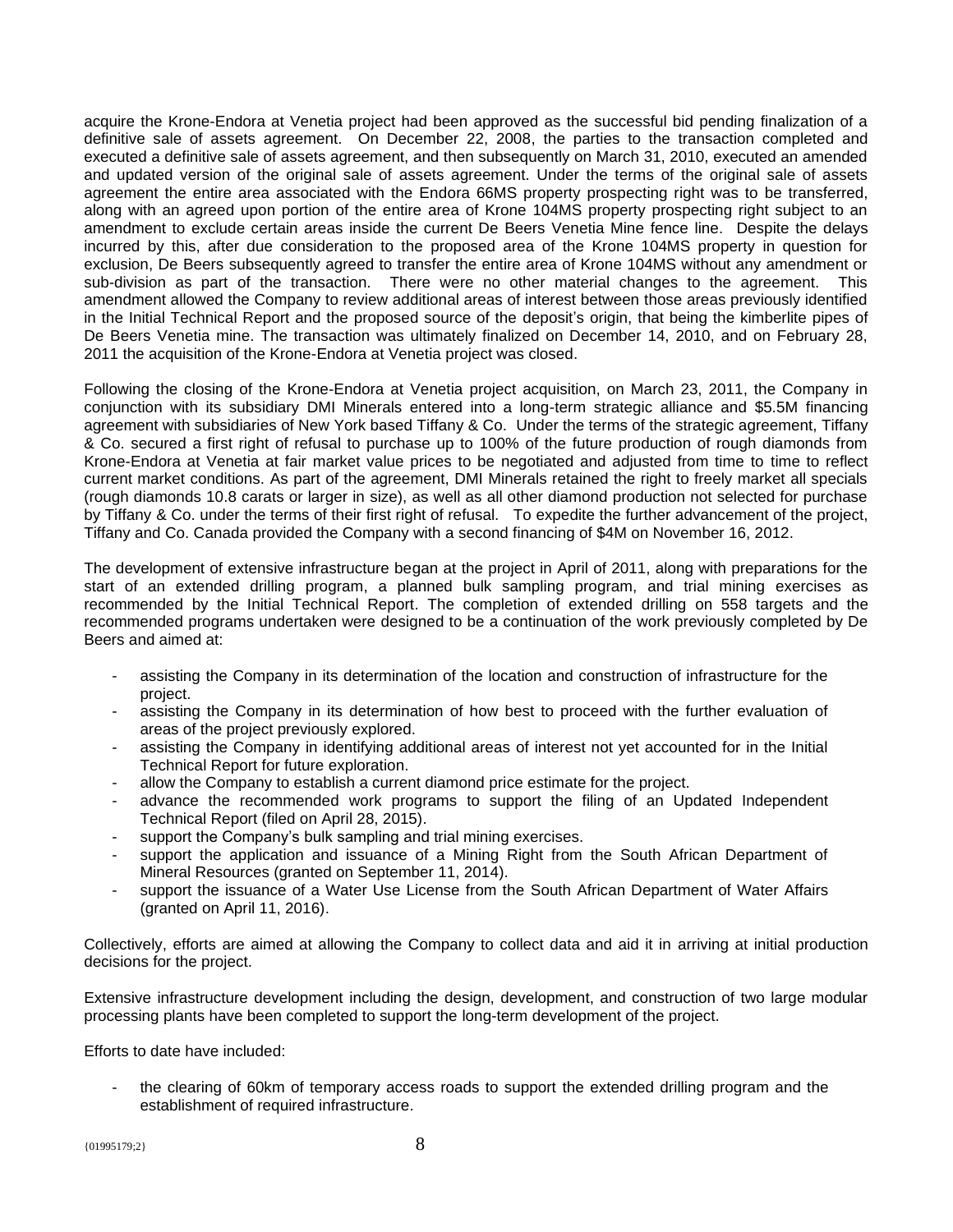- the identification of areas to be potentially targeted for additional bulk sampling and trial mining exercises, and the location for the construction of the project's plant sites.
- the removal of +/-4,000 truckloads of material for the establishment of a quarry in the area selected for future trial mining exercises.
- the clearing of  $\sim$  2 hectares for the construction of the plant site, the construction of fresh water and settling dams, the completion of civil engineering work, and the construction of a 5m raised wall around the plant site.
- the construction of  $\sim$  20km primary access roads and bridges to support the long-term needs of the project.
- the installation of ~5km of high strength electrical security fencing, automated security gates, and security checkpoint facilities.
- extensive concrete work and infrastructure for the main treatment/processing plant, operational offices, and workshops.
- the installation of seven water pipelines totaling  $\sim$  20km in length.
- the installation of a  $\sim$ 13km main power-line and backup diesel generators.
- design, development, installation and testing of the project's deposit specific in-field dry-screening and main treatment plants to support the stated objectives and continued advancement of the project

Due to the nature of the deposit, and specifically its high percentage of sand content, extensive consideration has been required and implemented in the development of the dry-screening and main treatment plants. A separate in-field dry-screening plant located near the quarry was developed to achieve the goal of dry-screening out fine materials to reduce operating costs, and to provide the additional benefit of reducing overall water consumption at the main treatment plant. The Company's dry screening plant includes a large modular in-field dry-screening system. The infrastructure includes a rotary trommel, Dabmar Bivitec dry-screening and resonance screening technology, extensive conveyor structures, collection bins, and other supporting infrastructure designed to screen non-diamond bearing material prior to the delivery for final processing at the main treatment plant. Over the past few years, the expansion of quarrying and dry-screening operations has been undertaken to provide for even greater efficiencies, volumes, and the further increase in the targeted removal of fines material from 45% to 60% of fines material removed through the dry-screening process. The main treatment plant has also undergone significant expansion and refinement with the addition of a specific large diamond recovery circuit, expanded x-ray flow sort technology and final recovery facilities.

In fiscal 2018, the testing and commissioning of these expanded quarrying and dry-screening operations indicated enhancement initiatives provided an increase in overall dry-screening capacities and operational efficiencies. However, the Company experienced problems in the recovery of waste water from the project's settling dams due to the increased volume of fines being liberated at the main treatment plant, when operating at high volume. This negatively impacted operations overall and the incidental recovery of diamonds during the fiscal year and into the first fiscal quarter of 2019, as operations and processing were periodically slowed or halted completely to reduce volumes of material being pumped into the project's rehabilitation/settling dams. Extensive testing of both the project's water and deposit material were completed. Based on the recommendations of Company consultants and industry experts, the Company elected to implement further refinements to the project's dry-screening plant to enhance the liberation and the removal of fines through added crushing and screening. Preparations for the installation of a paste thickener at the main treatment plant are underway to allow the Company to remove a majority of the remaining fines. Following the closing of the first tranche of a financing in June 2018, the first fiscal quarter of 2019, the Company finalized the above-noted enhancements to the project's dry-screening plant which enabled the resumption of processing of material in limited volumes to test the effectiveness of these initial refinements. The success of these refinements have enabled the Company to reduce both the size and capital expense associated with the previously recommended paste thickening infrastructure at the main treatment plant. Efforts on the finalization of this item continue to be advanced, after which, the Company plans to increase processing volumes at the project. All efforts underway are designed to support the further advancement of the project and the recommendations of the Updated Technical Report and aid the Company in arriving at initial production decisions for the project.

The Company has placed significant focus and emphasis on the successful closing, financing, and advancement of the Krone-Endora at Venetia project over a period of several years and currently views this project as its most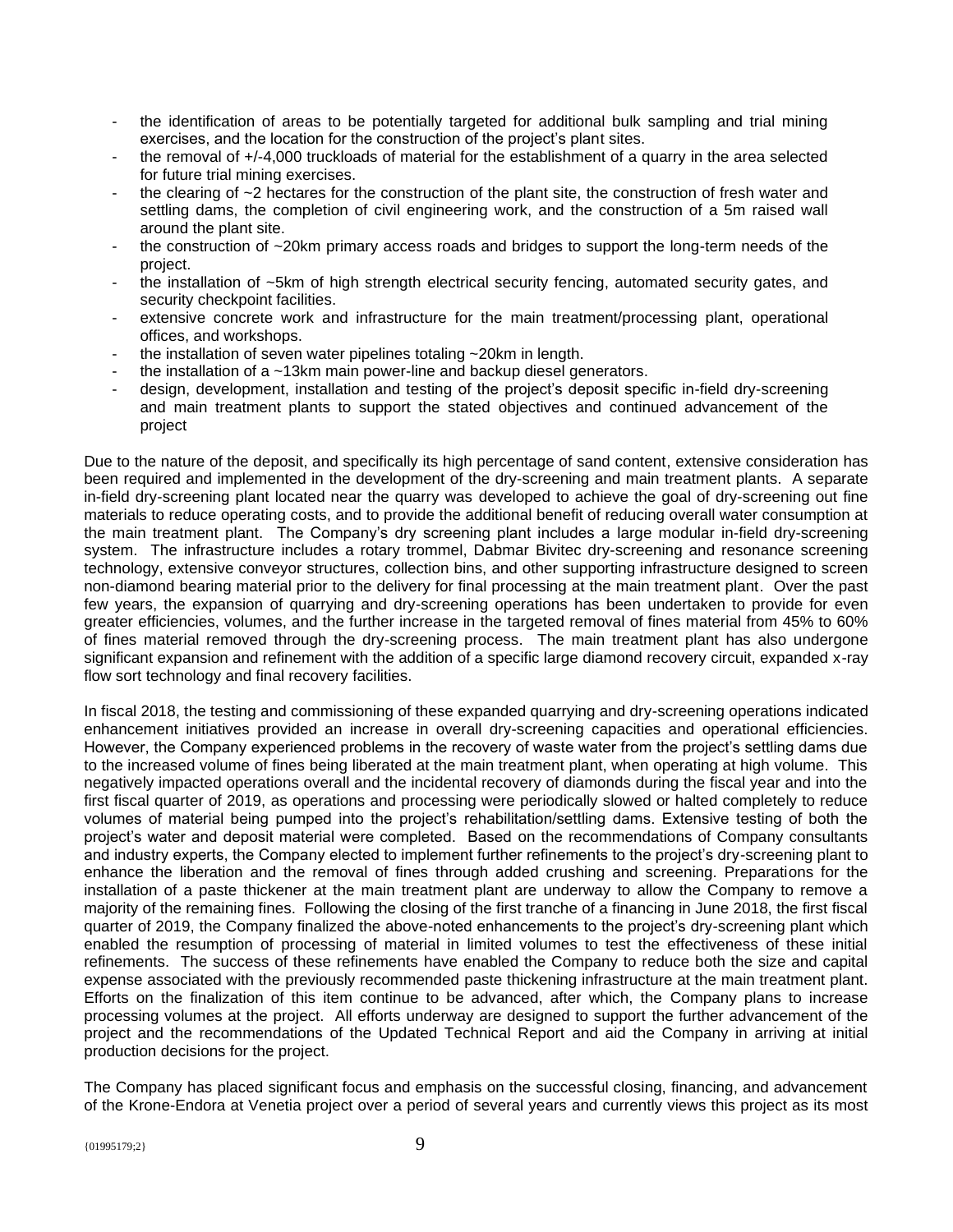significant business opportunity in the short-term. Building upon the success of the Krone-Endora acquisition, the related Tiffany & Co. strategic alliance and financing, and the further leveraging of management's experience, the Company also continues the process of identifying and evaluating other diamond mining opportunities with a view towards new acquisitions, development, and production opportunities.

**DMI Diamonds South Africa (Pty) Limited ("DMI Diamonds") –** Is the Company's 100% owned South African subsidiary which is used as the Company's main corporate entity to support its South African projects and operations. As part of the Company's ongoing efforts to identify, acquire, and develop production-based projects, DMI Diamonds continuously evaluates and provides production support and equipment to various potential and ongoing projects within South Africa.

## **MANAGEMENT AND CAPABILITIES**

There were no new appointments to the Company's management during the interim period ended June 30, 2019, and no changes to the Board of Directors. Mr. Dean H. Taylor remains a Director and the Company's President and Chief Executive Officer. The Company's Board of Directors consist of the Company's CEO, Mr. Dean Taylor (Chairman), the Company's CFO, Mr. Darren Vucurevich, world renowned kimberlite expert and professor Dr. Stephen E. Haggerty, and corporate executive Mr. Sheldon Nelson.

The Company has developed extensive relationships with several industry leaders and employs the services of many of the same professional consulting firms which support the ongoing projects of large mining companies worldwide. These relationships assist the Company in its ability to successfully and cost effectively evaluate, plan, and execute on potential projects. The Company has ongoing access to an established operational team of well-trained service providers and suppliers in South Africa.

## *SOUTH AFRICAN MINING CHARTER – BLACK ECONOMIC EMPOWERMENT (BEE)*

In October 2002, with the support of all mining houses and labor unions concerned, the Broad-Based Socio-Economic Empowerment ("BEE") Charter was introduced by South African Cabinet. This Charter called for certain ownership and management goals in the mining industry for the benefit of historically disadvantaged South Africans within five years. These objectives have been set with the goal of providing equitable access to the nation's vast mineral resources for all South Africans. Many of these historically disadvantaged people are wellqualified, skilled workers already in the field and provide a wealth of opportunity for junior companies such as Diamcor. The advent of a new democratic constitution in South Africa has resulted in significant changes and restructuring of what was once referred to as the "big six" mining houses which traditionally controlled mining production and mineral rights within the region. New legislation has seen the phasing out of this past oligarchy and a shift of focus towards the government accommodating small mining companies and creating various opportunities for junior operations to prosper and grow when affiliated with successful Black Empowerment Partners.

On March 5, 2008, the Company announced a formal joint venture partnership with well-established South African BEE group Nozala. This partnership is currently reflected in the Diamcor South African subsidiary, DMI Minerals, which was formed to pursue diamond mining projects with near-term production potential within South Africa which fit within the Company's stated focus and strategy. Under the terms of the joint venture, which exceed the stated requirements of the BEE charter in South Africa, Diamcor retained a 70% direct ownership in the DMI Minerals subsidiary, with Nozala acquiring a 30% direct shareholder ownership interest. Operationally, expenses charged to the development of any projects held by the entity, and the profits generated, will be similarly proportional. The Company considers this joint venture to be a significant achievement because not only is Nozala a respected and established BEE group representing the interests of some estimated 500,000 rural women shareholders, but it is also a well-respected corporate entity in the South African business community. These attributes have the potential to enhance the Company's ability to achieve its stated growth objectives of securing additional projects within South Africa in a corporately responsible way.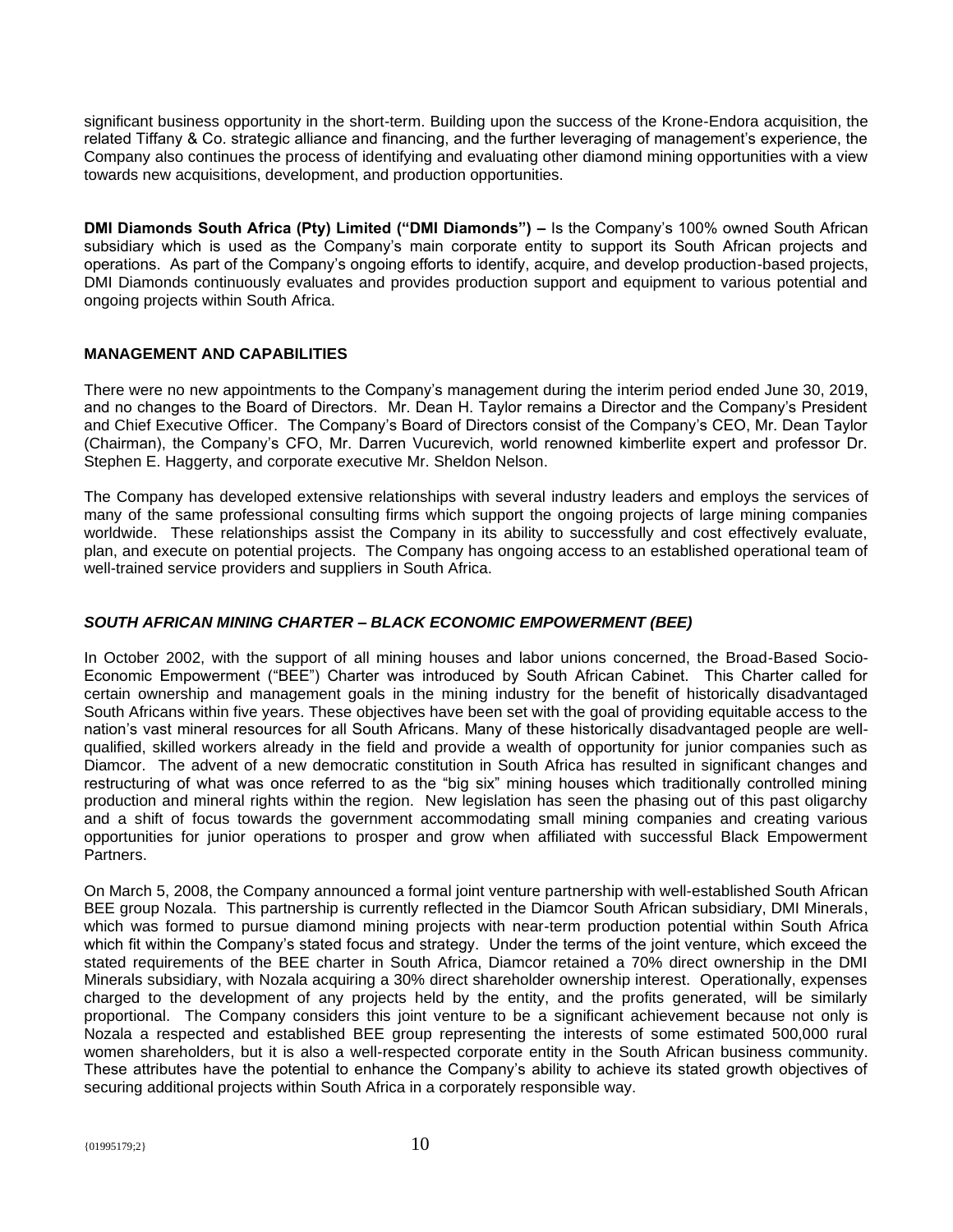The Company has gained considerable insight into the workings of the new BEE Charter, as well as the government expectations and requirements, through its previous operational history. The Company believes that well-organized BEE groups can provide value to the Company through their investment, professional affiliations, corporate knowledge, the management of BEE objectives and the assurance that a meaningful broad-based benefit is achieved by their involvement. The Company has chosen to align itself only with groups which demonstrate a proven track record and ability to achieve these government mandated objectives, which in turn will enhance the Company's ability to achieve its growth objectives by participating in the higher profile acquisitions where Corporate Social Responsibility (CSR) objectives are of paramount importance.

## **SELECTED QUARTERLY FINANCIAL INFORMATION**

The quarterly financial results are presented in IFRS, and all figures include the results of operations in South Africa.

| March 31, 2020 Fiscal Year                   |                                         |                                           |                                             |                                       |  |  |  |
|----------------------------------------------|-----------------------------------------|-------------------------------------------|---------------------------------------------|---------------------------------------|--|--|--|
|                                              | <b>Fourth Quarter</b><br>March 31, 2020 | <b>Third Quarter</b><br>December 31, 2019 | <b>Second Quarter</b><br>September 30, 2019 | <b>First Quarter</b><br>June 30, 2019 |  |  |  |
| <b>Gross Revenue</b>                         | \$<br>0                                 | \$<br>0                                   | \$<br>0                                     | \$<br>1,154,005                       |  |  |  |
| <b>Total Expenses</b>                        |                                         |                                           |                                             | 2,752,490                             |  |  |  |
| Net (Loss) for Period                        |                                         |                                           |                                             | (1,585,160)                           |  |  |  |
| Net (Loss) per Share (Basic)                 |                                         |                                           |                                             | (0.02)                                |  |  |  |
| Cash Flow (Used in)<br>Operations            |                                         |                                           |                                             | (160, 406)                            |  |  |  |
| Cash and Cash Equivalents<br>(End of Period) |                                         |                                           |                                             | 228,919                               |  |  |  |
| Assets                                       |                                         |                                           |                                             | 8,359,638                             |  |  |  |
| <b>Dividends</b>                             |                                         |                                           |                                             | Nil                                   |  |  |  |

| March 31, 2019 Fiscal Year                   |                                         |                                           |                                             |                                       |  |  |  |
|----------------------------------------------|-----------------------------------------|-------------------------------------------|---------------------------------------------|---------------------------------------|--|--|--|
|                                              | <b>Fourth Quarter</b><br>March 31, 2019 | <b>Third Quarter</b><br>December 31, 2018 | <b>Second Quarter</b><br>September 30, 2018 | <b>First Quarter</b><br>June 30, 2018 |  |  |  |
| Gross Revenue                                | \$<br>1,031,037                         | \$<br>1,847,403                           | \$<br>1,041,470                             | \$<br>193,606                         |  |  |  |
| <b>Total Expenses</b>                        | 2,187,466                               | 2,723,051                                 | 1,470,758                                   | 1,684,759                             |  |  |  |
| Net (Loss) for Period                        | (1,094,889)                             | (861, 883)                                | (417, 368)                                  | (1,479,140)                           |  |  |  |
| Net (Loss) per Share (Basic)                 | (0.01)                                  | (0.01)                                    | (0.01)                                      | (0.02)                                |  |  |  |
| Cash Flow (Used in)<br>Operations            | (624, 922)                              | (607, 440)                                | (745, 019)                                  | 59,644                                |  |  |  |
| Cash and Cash Equivalents<br>(End of Period) | 139,080                                 | 229,258                                   | 569,466                                     | 442,076                               |  |  |  |
| Assets                                       | 8,702,487                               | 9,547,857                                 | 9,660,571                                   | 9,314,024                             |  |  |  |
| <b>Dividends</b>                             | Nil                                     | Nil                                       | Nil                                         | Nil                                   |  |  |  |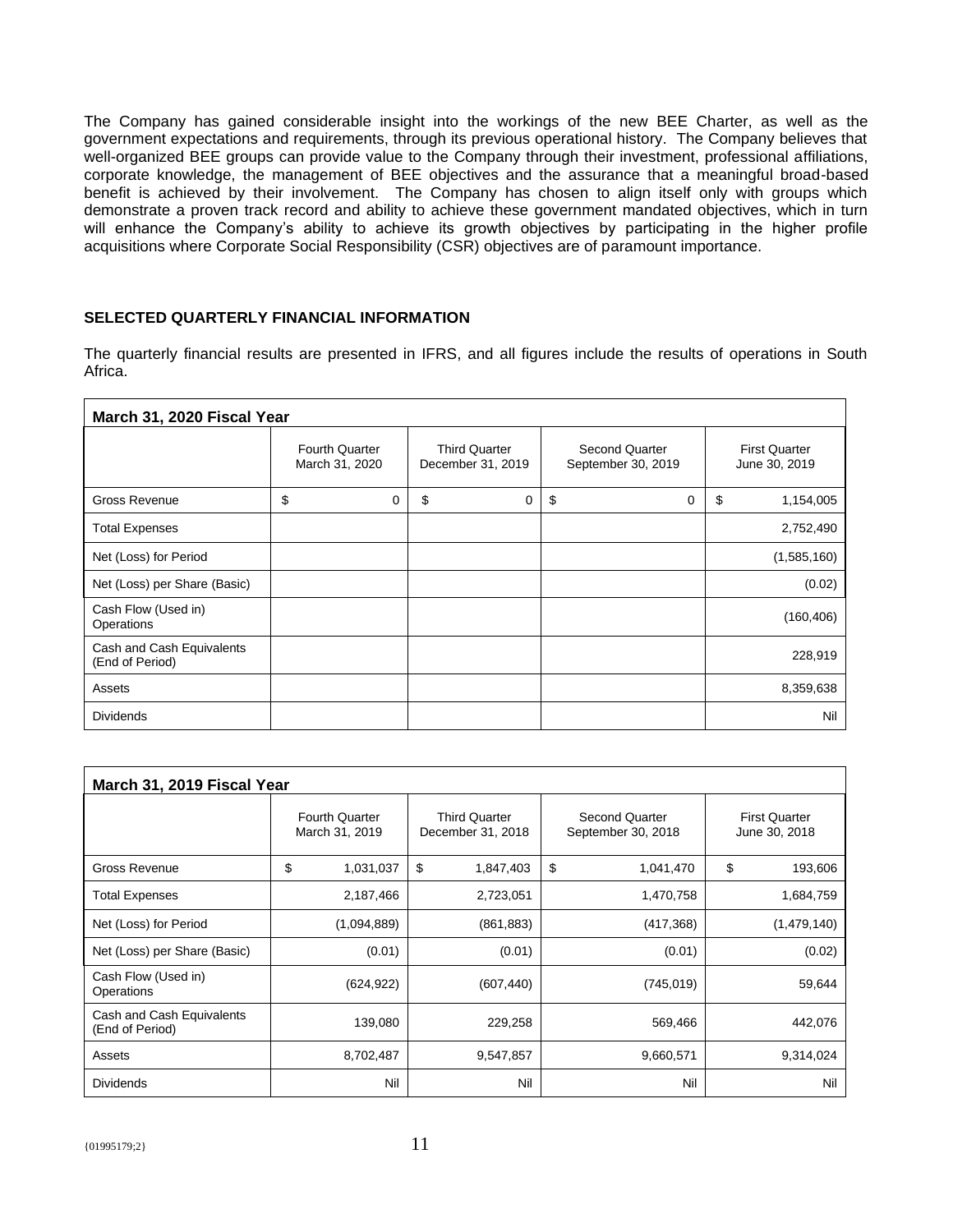| March 31, 2018 Fiscal Year                   |                                         |                                           |                                      |                                       |  |  |  |
|----------------------------------------------|-----------------------------------------|-------------------------------------------|--------------------------------------|---------------------------------------|--|--|--|
|                                              | <b>Fourth Quarter</b><br>March 31, 2018 | <b>Third Quarter</b><br>December 31, 2017 | Second Quarter<br>September 30, 2017 | <b>First Quarter</b><br>June 30, 2017 |  |  |  |
| <b>Gross Revenue</b>                         | \$<br>769,961                           | \$<br>1,051,639                           | \$<br>1,650,994                      | \$<br>2,476,234                       |  |  |  |
| <b>Total Expenses</b>                        | 2,406,706                               | 2,162,954                                 | 2,660,800                            | 3,133,043                             |  |  |  |
| Net (Loss) for Period                        | (1,223,303)                             | (1,097,412)                               | (998, 780)                           | (652, 102)                            |  |  |  |
| Net (Loss) per Share (Basic)                 | (0.01)                                  | (0.02)                                    | (0.02)                               | (0.01)                                |  |  |  |
| Cash Flow (Used in)<br>Operations            | (446, 036)                              | (835, 870)                                | (61, 901)                            | (597, 300)                            |  |  |  |
| Cash and Cash Equivalents<br>(End of Period) | 520,312                                 | 383,298                                   | 656,478                              | 1,549,157                             |  |  |  |
| Assets                                       | 11,382,523                              | 10,808,096                                | 11,067,970                           | 12,974,608                            |  |  |  |
| <b>Dividends</b>                             | Nil                                     | Nil                                       | Nil                                  | Nil                                   |  |  |  |

During the quarter ended June 30, 2019, the Group (as defined below) continued to advance the Krone-Endora at Venetia project to aid the Company in arriving at initial production decisions.

## **QUARTERLY RESULTS ANALYSIS**

As of June 30, 2019, the Company held assets of \$8,359,638 which included cash and cash equivalents of \$228,919, accounts receivable of \$327,503 from the sale of rough diamonds, value added tax, and other receivables, diamond inventory of \$241,635, and prepaid expenses of \$53,341. The Company held restricted cash of \$725,195 associated with a guarantee for certain rehabilitation obligations and electrical guarantees. The net book value of property, plant and equipment assets was \$6,783,045.

As of June 30, 2019, the Company's total liabilities were \$9,256,554. Accounts payable related to facility expansion and upgrades underway at Krone-Endora, trade, tax, accrued salaries and benefits payable were \$1,949,066. The current portion of debt from the Tiffany & Co. convertible debenture and payments due in the next 12 months is \$4,150,177. The Company had an estimated deferred tax liability of \$459,361. The decommissioning liability associated with the Krone-Endora at Venetia project is \$484,793, and \$1,713,157 was recorded as due to the Company's BEE partner in conjunction with loan amounts, which have no set terms of repayment and are being used by DMI Minerals South Africa (Pty) Ltd.

The Company operates in one market segment for the mining and sale of rough diamonds to the world market. The Company's financial instruments consist of cash and cash equivalents, restricted cash, receivables and accounts payables and accrued liabilities. Unless otherwise noted, management believes the Company is not exposed to any significant interest, currency or credit risks arising from these instruments. The Company's financial statements are consolidated and shown in Canadian dollars as required and conversions from foreign exchange are noted. A majority of the Company's operational facilities are situated in South Africa and the Company follows standard South African policy with respect to both the investment and removal of funds into projects and operations within South Africa.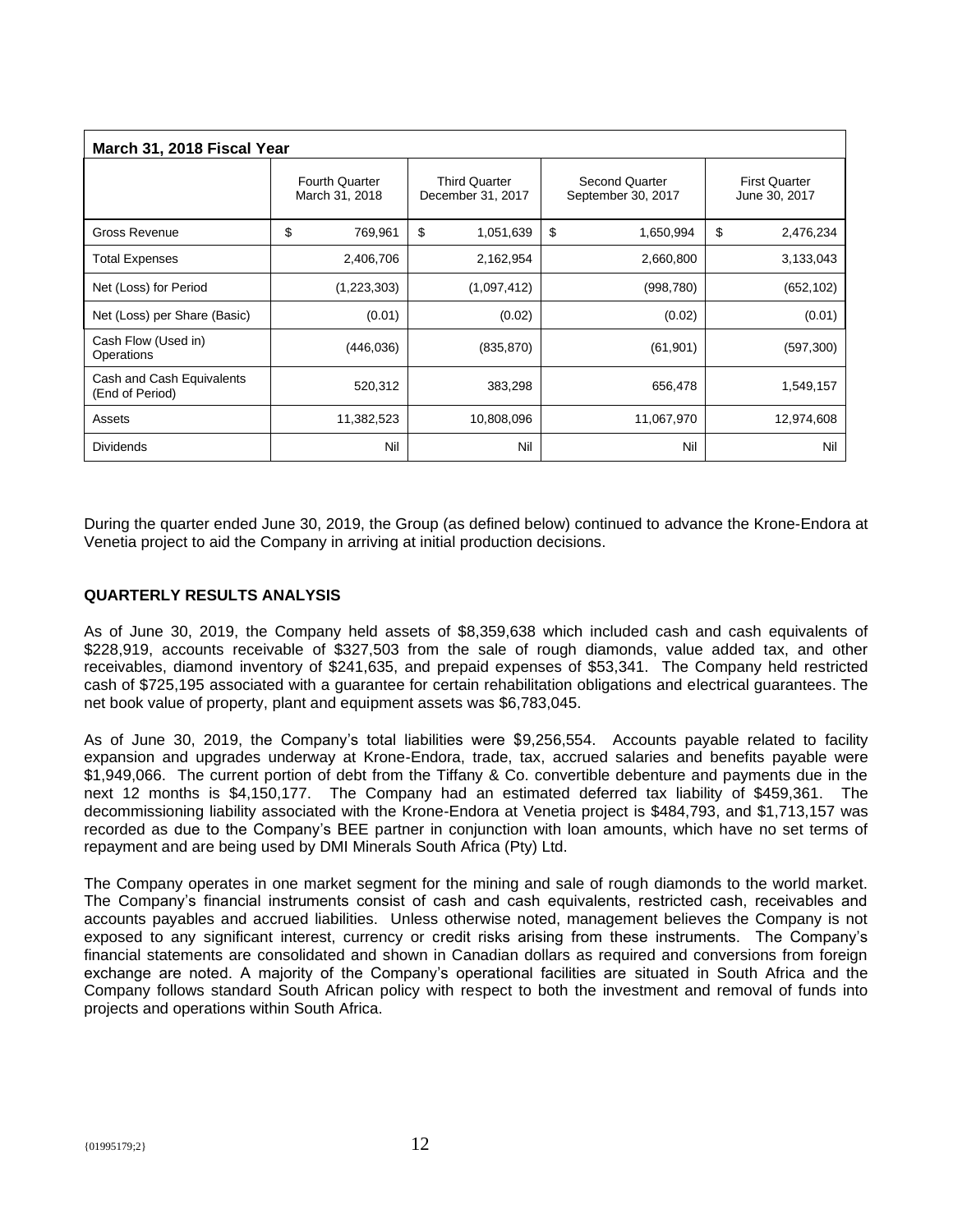#### *Revenue*

The Company reports revenue of \$1,154,005 (US \$759,523), an increase when compared to revenues of \$193,606 (US \$131,752) realized during the same period in the prior fiscal year when limited processing was being undertaken at the project. The increase in sales during the current quarter, when compared to the previous, was the result of still limited processing volumes due to contract equipment reliability and additional work being completed to refine the project's processing facilities and operational team during the current fiscal year. The Company believes these items have now been addressed to allow for planned increases in processing volumes to be achieved moving forward. The Company realized a price per carat of (US) \$142, as compared to an average price per carat of (US) \$148 in the same period in 2018. The average dollar per carat during the current period was in line with Company expectations due to continued weakness in various categories of rough diamonds. The potential for increases in the average dollar per carat due to increases in the number of larger gem quality rough diamonds recovered, and rough diamond market pricing improvement moving forward, both remain relevant as the project continues to demonstrate the potential of the deposit with regard to the quality, overall size frequency distribution, and the recoveries of larger diamonds in the 10.8 carat plus "special" category. The recovery of all rough diamonds to date, were incidental to the ongoing commissioning and testing and trial mining exercises being performed by the Company.

The Company realized \$12,495 from interest and other income and a gain of \$830 for foreign exchange, as compared to realizing \$13,830 from interest and other income, and a loss of \$1,817 for foreign exchange for the same period during the prior fiscal year. The Company anticipates it will realize additional revenues from the incidental recoveries and the sale of rough diamonds after June 30, 2019.

## *Cost of Sales or Operating Expenses*

Operating expenses are comprised primarily of labor, management, contracted labor and equipment, utilities, fuel, and other expenses incurred at the project. The most significant of these operating expenses remains heavy equipment and diesel fuel costs associated with the trial mining operations, followed by plant maintenance and consumables, wages and expenses related to mine management and employees, and consulting fees for the ongoing advancement, compliance, and reporting requirements at the project. During the interim period ended June 30, 2019, the Company realized operating expenses of \$1,781,352, an increase when compared to \$698,713 for the same period in the prior fiscal year, which was somewhat attributable to the reduced processing volumes during the previous period, and the accounting treatment of various items as outlined in the consolidated financials.

#### *General and Administrative Expenses*

Total general and administrative expenses for the interim period ended June 30, 2019 were \$971,138, a slight decrease when compared to \$986,049 incurred during the same period in fiscal 2019. Accretion and depreciation expenses decreased to \$235,206 from \$305,934. Consulting fees increased to \$126,500 from \$59,000, as a result of the addition of consulting groups to support the Company's planned increases in processing volumes and improvement of operational efficiencies for the long-term. Insurance costs were relatively unchanged at \$20,932 from \$21,665. Interest and bank charges increased to \$149,441 from \$139,145, which are mainly attributable to the remaining portion of the Tiffany & Co. debt. Office expenses increased to \$30,641 from \$27,353 due to the addition of facilities in South Africa, while professional fees increased to \$88,019 as compared to \$41,919, again as a result of added personnel focused on plant refinements and operational enhancements. Investor relations expenses decreased to \$15,190 when compared to \$184,046 realized during the prior fiscal year, however a significant portion of these costs were associated with marketing programs which the Company elected to previously delay proceeding with until the fall of 2019. Salaries and wages increased to \$285,906 from \$157,782 as a result of the addition of additional senior operational management in South Africa, and one-time incentives. Expenses for transfer agent and regulatory fees decreased to \$6,899 from \$12,891. Travel expenses decreased to \$12,404 as compared to \$36,311 in the prior fiscal year.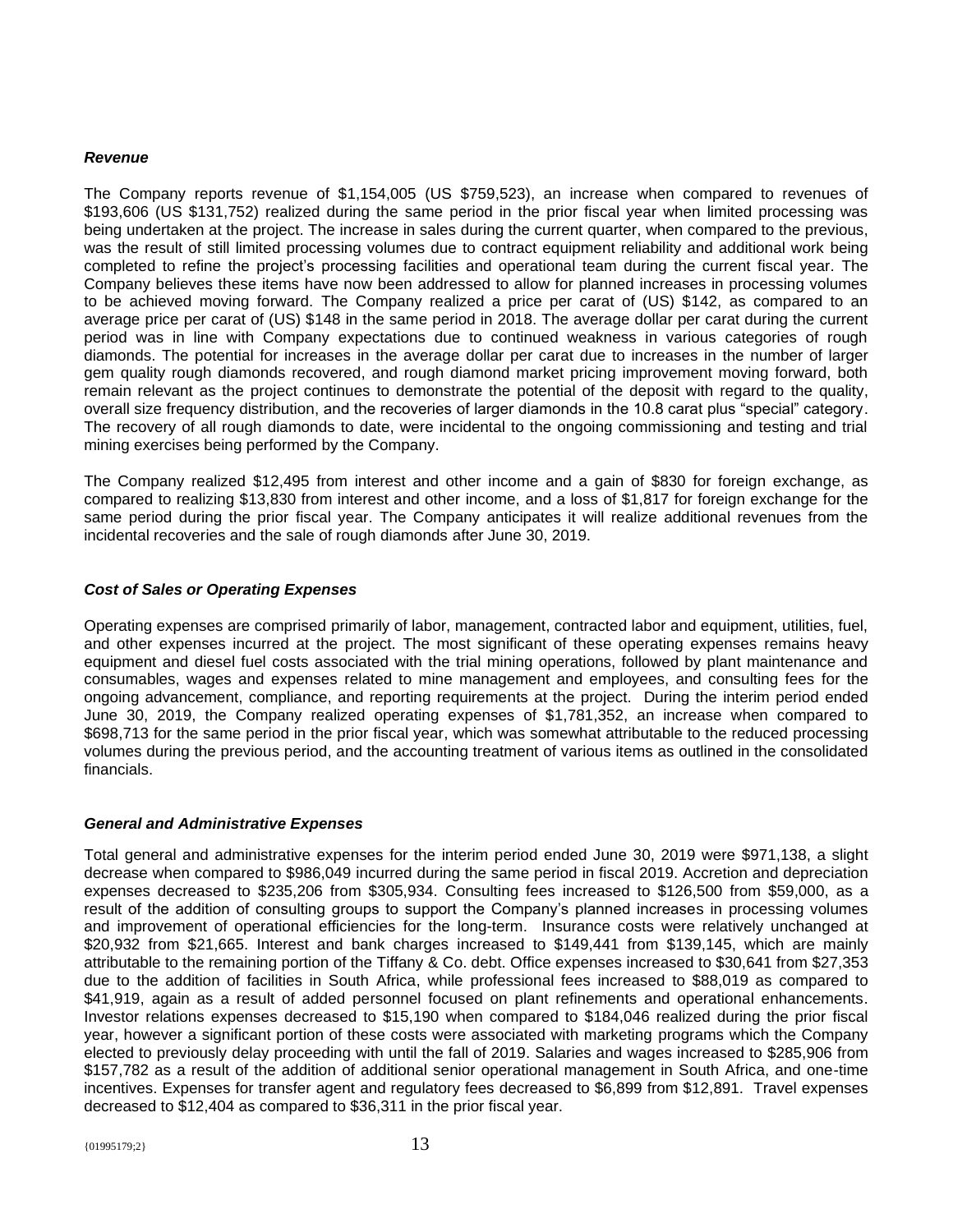General and administrative expenses were primarily incurred by the Company in support of the further advancement of the Krone-Endora at Venetia project's recommended work programs, the Company's continued advancement of the plant commissioning and testing exercises, updates, and expansions, the Company's preparations for its planned move to bulk sampling and trial mining exercises in surrounding areas, as well as the Company's planned move to 24/7 operations in conjunction with the permitting and Mining Right granted for the project by the South African Department of Mineral Resources. The Company remains committed to managing its resources carefully and conserving cash.

## *Net Earnings*

The Company generated income of \$1,154,005 net of commissions and fees from the recovery and sale of rough diamonds incidental to the ongoing commissioning and testing of facilities during the interim period ending June 30, 2019. The Company incurred \$1,781,352 in operating expenses and realized a net loss from operating activities of \$627,347. The Company incurred \$971,138 in general and administrative expenses, earned \$12,495 in interest and other income, realized a gain of \$830 for foreign exchange, which resulted in a net loss before tax of \$1,585,160 for the interim period ended June 30, 2019, as compared to a net loss of \$1,479,140 for the same period in the prior fiscal year. The Company recorded a foreign currency translation exchange loss of \$236,187 compared to a loss of \$830,174 for the same period in the prior fiscal year.

The following table provides a summary of the Company's financial operations:

|                                              | Three Month Interim Period ended June 30, |  |                  |  |            |  |
|----------------------------------------------|-------------------------------------------|--|------------------|--|------------|--|
|                                              | 2019                                      |  | 2018             |  | 2017       |  |
| <b>Total Revenue</b>                         | 1,154,005 \$                              |  | 193,606 \$       |  | 2,476,234  |  |
| Net Income (Loss) Before Tax                 | $(1,585,160)$ \$                          |  | $(1,479,140)$ \$ |  | (652, 102) |  |
| Basic and Diluted Earnings (Loss) Per Common |                                           |  |                  |  |            |  |
| Share                                        | $(0.02)$ \$                               |  | $(0.02)$ \$      |  | (0.01)     |  |
| <b>Total Assets</b>                          | 8,359,638 \$                              |  | $9,314,024$ \$   |  | 12,974,608 |  |
| <b>Total Long-Term Liabilities</b>           | 2,657,311 \$                              |  | $2,327,614$ \$   |  | 4,016,543  |  |
| Cash Dividend                                | Nil \$                                    |  | Nil              |  | Nil        |  |

## **LIQUIDITY AND CAPITAL RESOURCES**

The Company recorded a net loss of \$1,585,160 in the interim period ended June 30, 2019 as compared to a net loss of \$1,479,140 for the interim period ended June 30, 2018. The Company recorded negative cash flow from operating activities of \$160,406 compared to positive cash flow from operating activities of \$59,644 for the same period last year. As of June 30, 2019, the Company had an accumulated deficit of \$36,550,142.

**Cash Position.** As at June 30, 2019, the Company had cash and cash equivalents of \$228,919 (\$442,076 June 30, 2018), rough diamond inventory of \$241,635 (\$196,096 June 30, 2018), accounts receivable of \$327,503 (\$604,419 June 30, 2018), and prepaid expenses of \$53,341 (\$31,685 June 30, 2018). The Company believes it has adequate cash, or the potential to access additional capital if required, for the continued development, commissioning, bulk sampling, and advancement of the recommended work programs, and the potential to generate future revenues from the incidental recovery and sale of rough diamonds from the combined efforts underway at the project.

A portion of the cash on hand and available for use by the Company at June 30, 2019 was held in its foreign bank accounts in South Africa and is being used for the continued advancement of the Krone-Endora at Venetia project and for general corporate purposes. The Company also follows certain procedures to aid in the recovery and reinvestment of funds from its projects and inter-corporate shareholder loans.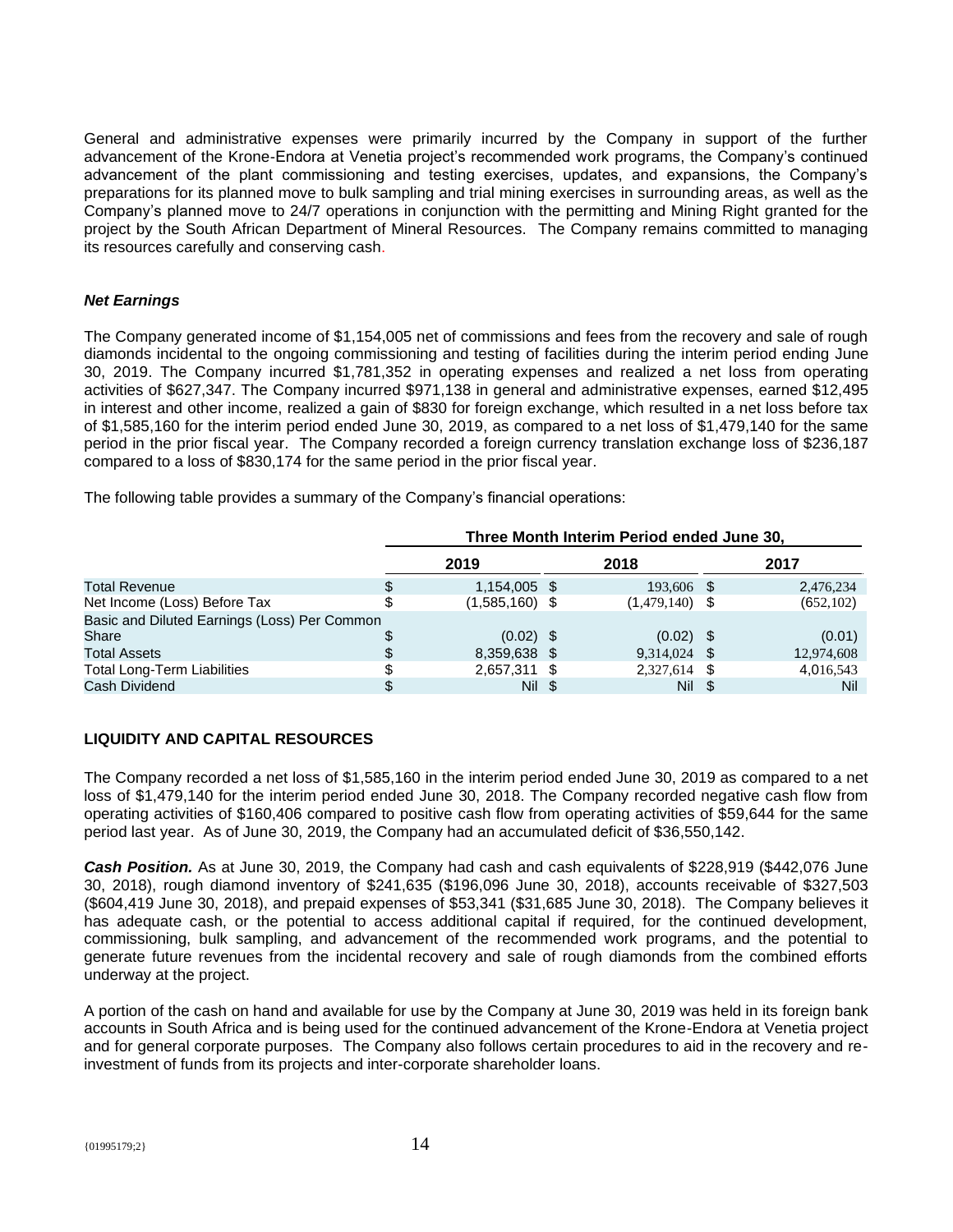*Financing Activities.* Recent financings by the Company were designed to support the Company's strategy of leveraging its well-established operational history to identify, acquire, and develop assets which demonstrate the potential for the near-term sustained production of rough diamonds while minimizing shareholder dilution.

On March 23, 2011, shortly after the closing of the acquisition of Krone-Endora at Venetia project from De Beers, the Company entered into a long-term strategic alliance with Tiffany & Co. to expedite the advancement of the project. Tiffany & Co., through its Canadian subsidiary, provided the Company with \$5,500,000 in financing, which included a \$3,500,000 Term Loan and a \$2,000,000 Convertible Debenture. The Term Loan had a 5-year term and a fixed rate of interest of 7% per annum. The loan was non-amortizing for a 24-month period and no interest or principal was due until after this 24-month period, at which time interest and principal would be payable monthly in accordance with a 36-month amortization schedule. The Company retained the right to repay the Term Loan and any accrued and unpaid interest due at any time without notice or penalty. The Convertible Debenture had a term of 5 years and a fixed rate of interest of 7% per annum. Like the Term Loan, interest accrued but was not payable for the 24-month period from the date of issuance, after which time interest would become due and payable monthly. On April 8<sup>th</sup>, 2013, the Company announced that it had exercised its right to convert the principal and accrued interest into Company common shares. A total of \$2,295,920 inclusive of principal and accrued interest was converted at the stipulated price of \$0.75 per common share, resulting in the issuance of 3,061,227 Company common shares to Tiffany & Co. In April 2013, the Company commenced with repayments as per the original terms of the agreement. In December of 2014, the Company and Tiffany & Co. agreed to defer any further payments to January of 2016. At that time, a change to the interest rate associated with the facility to 9% was also agreed to by the parties. In January of 2016, the Company and Tiffany & Co. agreed to defer any further payments to July of 2016. In February 2017, the Company and Tiffany agreed to defer payments until June 2017 at which time the remaining balances associated with this loan were paid in full.

On November 16, 2012, the Company announced that it had secured an additional \$4.0M in financing from Tiffany & Co. The \$4,000,000 in financing was provided by Tiffany's subsidiary, Tiffany & Co. Canada, via a \$2,400,000 term loan and a \$1,600,000 convertible debt debenture. The Term Loan has a fixed rate of interest of 9% and secured by a promissory note which was non-amortizing until January 2015, after which time principal and interest would become payable monthly in accordance with a 36-month amortization schedule. The Company retained the right to repay the outstanding principal and any accrued and unpaid interest due under the Promissory Note at any time without notice or penalty. The Convertible Debenture had a fixed rate of interest of 9% per annum, and was non-amortizing until January 2015, following which time principal and interest would be payable monthly in accordance with a 36-month amortization schedule. The Company retained the right to repay the outstanding principal and any accrued and unpaid interest, without penalty, on not less than 30-days' notice and subject to the conversion rights contained in the Convertible Debenture. Under the conversion rights of the Convertible Debenture, Tiffany & Co. Canada may convert the principal amount of \$1,600,000, along with any accrued and unpaid interest due at that time, in whole or in part, into Class A Common Shares (the "Shares") of the Company at a conversion price of CAD \$1.60 per Share. Early in 2014, the Company and Tiffany & Co. agreed to initially defer any payments on the \$2,400,000 term loan and the \$1,600,000 convertible debenture to January 2015. In December of 2014, the Company and Tiffany & Co. agreed to further defer any payments to January of 2016, with that date subsequently revised to defer any further payments to July of 2016. In February 2017, the Company and Tiffany agreed to defer payments until June 2017 at which time the outstanding payments were paid and scheduled payments recommenced. In September 2017, the Company and Tiffany & Co. verbally agreed to a temporary deferral of payments. The Company plans to resume payments once it is able to resume testing and commissioning exercises at increased volumes.

On December 13, 2017, the Company announced its intention, subject to TSX Venture Exchange approval, to extend the expiry date of 1,566,800 share purchase warrants ("Warrants"), which were exercisable to purchase up to 1,566,800 common shares in the authorized share capital of the Company at an exercise price of \$1.25 per share, from December 30, 2017 to December 30, 2018. All other terms of the Warrants remained unchanged. The extension of the expiry date of the warrants was subject to TSX Venture Exchange approval, and the Company received the required approval on December 21, 2017. Subsequently, on December 30, 2018, the amount of 1,566,800 share purchase warrants expired unexercised and were cancelled.

The Company completed a brokered private placement financing of 5,291,545 units at a price of \$1.10 per unit on August 31, 2016 resulting in gross proceeds of \$5,820,700, with over 90% of the units being acquired by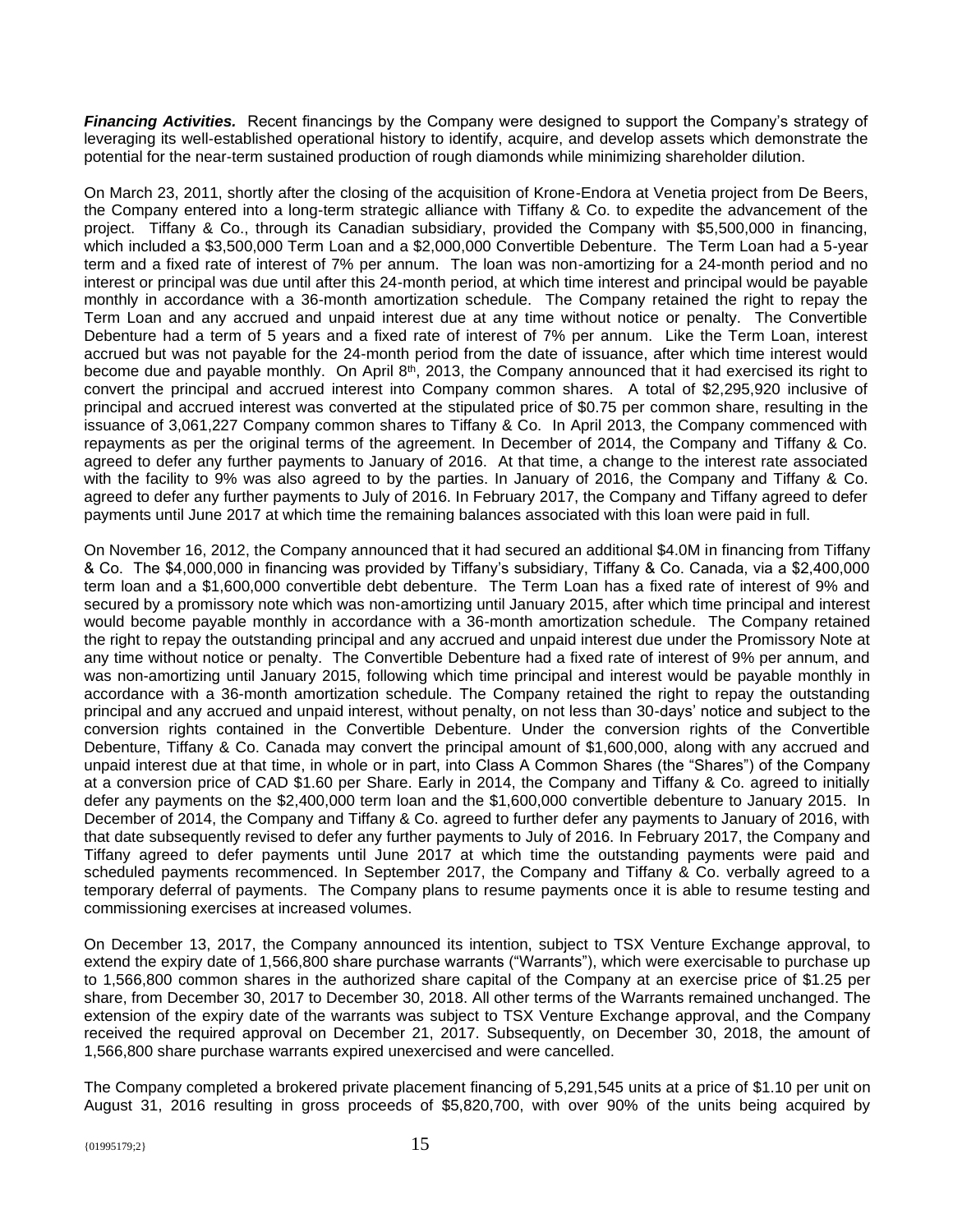institutional investors. Each unit consisted of one common share and one-half of one common share purchase warrant with an exercise price of \$1.60 expiring August 31, 2019. In conjunction with the closing of the financing, the Company paid aggregate cash commissions and legal fees of \$327,000 to agents, which included 6% of the gross proceeds received from subscriptions introduced to the Company by the agents. In addition, the Company issued an aggregate of 297,273 non-transferable warrants to agents, representing 6% of the number of units sold to subscribers introduced to the Company by agents. In addition, as part of a non-brokered portion of the offering, the Company paid to certain finders an aggregate cash commission of \$10,230, representing 6% of the gross proceeds received from subscribers introduced to the Company by such finders, and issued an aggregate of 9,300 non-transferable warrants to such finders, representing 6% of the number of units sold to subscribers introduced to the Company by such finders. All warrants issued to the agents and finders entitled the holder to purchase one share of the Company at an exercise price of \$1.60 until August 31, 2019. All shares and warrants issued were subject to a hold period ending on January 1, 2017.

The Company completed a non-brokered private placement financing of 4,956,909 units at a price of \$0.85 per unit on June 9, 2017, resulting in gross proceeds of \$4,213,373. Each unit consisted of one common share and one-half of one common share purchase warrant with each whole warrant being exercisable to purchase an additional common share at an exercise price of \$1.20, expiring June 9, 2020. In conjunction with the closing of the financing the Company paid aggregate cash commissions and legal fees of \$90,885 to agents, which represented 6% of the gross proceeds received from subscriptions introduced to the Company by the agents. In addition, the Company issued an aggregate of 106,923 non-transferable share purchase warrants to agents, representing 6% of the number of units sold to subscribers introduced to the Company by agents. Each warrant issued to the agents entitled the holder to purchase one share of the Company at an exercise price of \$1.20 until June 9, 2020. The shares and warrants issued were subject to a hold period ending on October 10, 2017.

The Company completed the first tranche of a non-brokered private placement financing of 5,715,950 units at a price of \$0.35 per unit on June 20, 2018, resulting in gross proceeds of \$2,000,583. Each unit consisted of one common share and one-half of one common share purchase warrant with each whole warrant being exercisable to purchase an additional common share at an exercise price of \$0.60, expiring June 20, 2021. In conjunction with the closing of the financing the Company paid aggregate cash commissions and finder's fees of \$1,814 to agents, which represented 6% of the gross proceeds received from subscriptions introduced to the Company by the agents. In addition, the Company issued an aggregate of 5,194 non-transferable share purchase warrants to agents, representing 6% of the number of units sold to subscribers introduced to the Company by agents. Each warrant issued to the agents entitled the holder to purchase one share of the Company at an exercise price of \$0.60 until June 20, 2021. The shares and warrants issued were subject to a hold period ending on October 21, 2018.

The Company completed the second tranche of a non-brokered private placement financing of 3,510,315 units at a price of \$0.35 per unit on August 29, 2018, resulting in gross proceeds of \$1,228,610. Each unit consisted of one common share and one-half of one common share purchase warrant with each whole warrant being exercisable to purchase an additional common share at an exercise price of \$0.60, expiring August 29, 2021. In conjunction with the closing of the financing the Company paid aggregate cash commissions and finder's fees of \$6,510 to agents, which represented 6% of the gross proceeds received from subscriptions introduced to the Company by the agents. In addition, the Company issued an aggregate of 18,600 non-transferable share purchase warrants to agents, representing 6% of the number of units sold to subscribers introduced to the Company by agents. Each warrant issued to the agents entitled the holder to purchase one share of the Company at an exercise price of \$0.60 until August 29, 2021. The shares and warrants issued were subject to a hold period ending on December 30, 2018.

As of June 30, 2019, the Company had 63,885,888 common shares issued and outstanding and has authorized capital of an unlimited number of shares.

*Working Capital.* As of June 30, 2019, the Company had negative working capital of \$5,747,845 as compared to negative working capital of \$3,929,864 at June 30, 2018. Working capital is calculated based on current assets less current liabilities.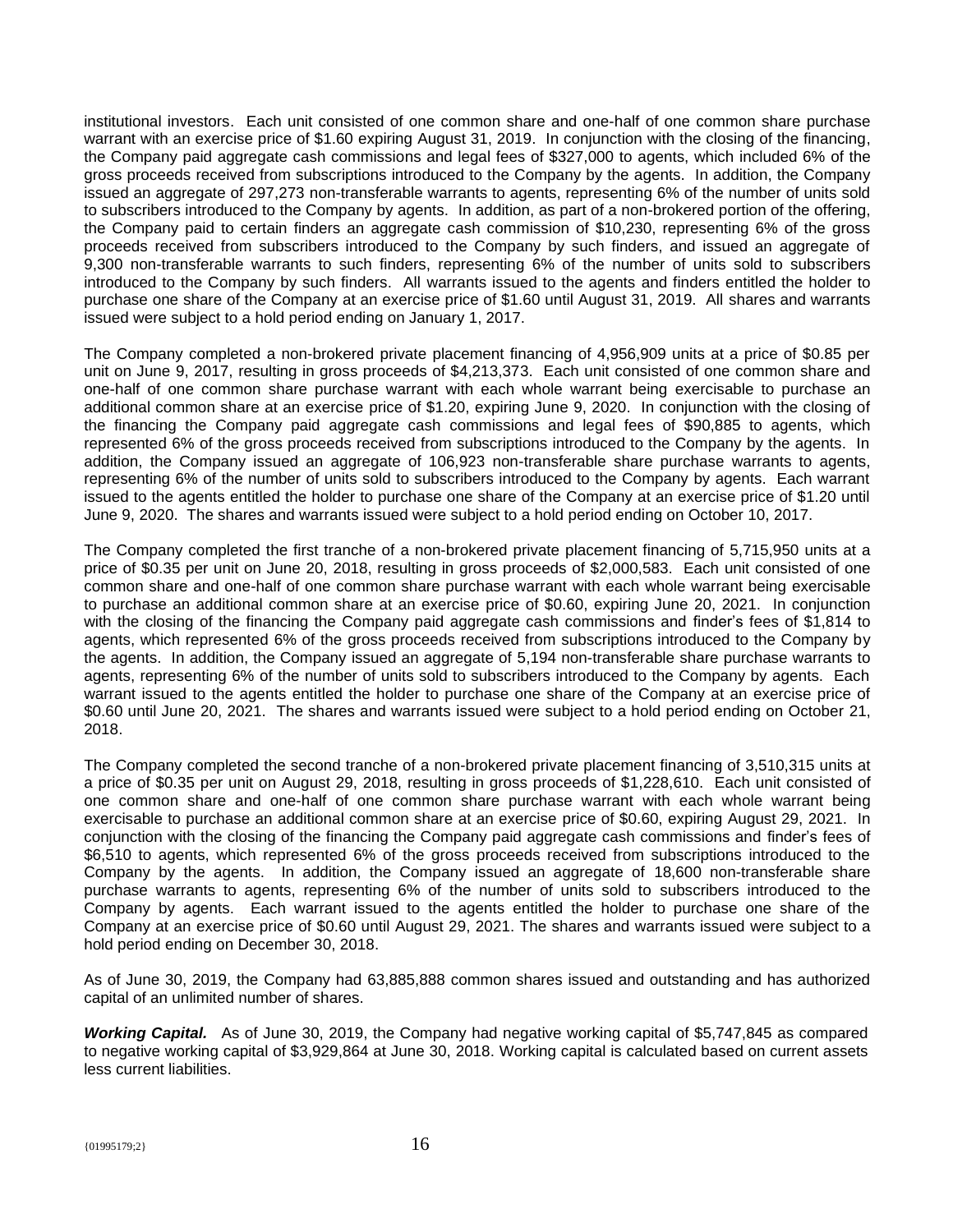*Future Capital Requirements.* The Company has incurred losses since its inception. However, given the Company's closing of the Krone-Endora at Venetia project acquisition, its successful recent financings, the successful advancement of the project, the continued work on the upgrades, expansion, and commissioning of the modular plants at the project, the initial sales of rough diamonds incidentally recovered from the ongoing commissioning and testing exercises, the successful granting of the required Mining Right by the South African Department of Mineral Resources, and the successful granting of a Water Use License by the South African Department of Water Affairs, the Company anticipates it has the potential ability to finance the recommended bulk sampling and large-scale trial mining operations underway which are designed to aid the Company in arriving at an initial production decision for the Krone-Endora at Venetia project. Its ability to continue as a going concern will depend on the results of its operations, its ability to become profitable through the continued sale of rough diamonds and / or its ability to raise additional capital.

There can be no assurance that the Company will be able to secure sufficient incidental recoveries, or sell rough diamonds, or continue to raise funds, in which case the Company may be unable to meet its obligations. Should the Company be unable to realize its assets and discharge its liabilities in the normal course of business, the net realizable value of its assets may be materially less than the amounts recorded on the balance sheets.

## **OFF-BALANCE SHEET ARRANGEMENTS**

The Company has no off-balance sheet arrangements.

## **CONTRACTUAL OBLIGATIONS**

The Company has a commitment to lease office space at a rate of \$3,609 per month. The lease expires in May 2022. The minimum lease payments under this lease are \$43,308 per year.

#### **SIGNIFICANT ACCOUNTING JUDGMENTS, ESTIMATES AND ASSUMPTIONS**

The preparation of the consolidated financial statements in conformity with IFRS for the Company and its subsidiaries, namely DMI Minerals South Africa (Pty) Ltd., and DMI Diamonds South Africa (Pty) Ltd. (collectively the "Group") requires management to make judgments, estimates and assumptions that affect the reported amounts of assets, liabilities and contingent liabilities at the date of the consolidated financial statements and reported amounts of revenues and expenses during the reporting period. Estimates and assumptions are continuously evaluated and are based on Management's experience and other factors, including expectations of future events that are believed to be reasonable under the circumstances. However, actual outcomes can differ from these estimates. Information about significant areas of estimation uncertainty considered by Management in preparing the consolidated financial statements are described below

#### *Production start date*

The Group assesses the stage of its mine under development to determine when the mine moves into the production phase, this being when the mine is substantially complete and ready for its intended use. The Group considers various relevant criteria to assess when the production phase is considered to have commenced. At that point, all related amounts are reclassified from 'Mines under construction' to 'Producing mines' under 'Property, plant and equipment'. Some of the criteria used to identify the production start date include, but are not limited to:

- Level of capital expenditure incurred compared with the original construction cost estimate

- Ability to produce diamonds in saleable form
- Ability to sustain ongoing production of diamonds.

When a mine development project moves into the production phase, the capitalisation of certain mine development costs ceases and costs are either regarded as forming part of the cost of inventory or expensed,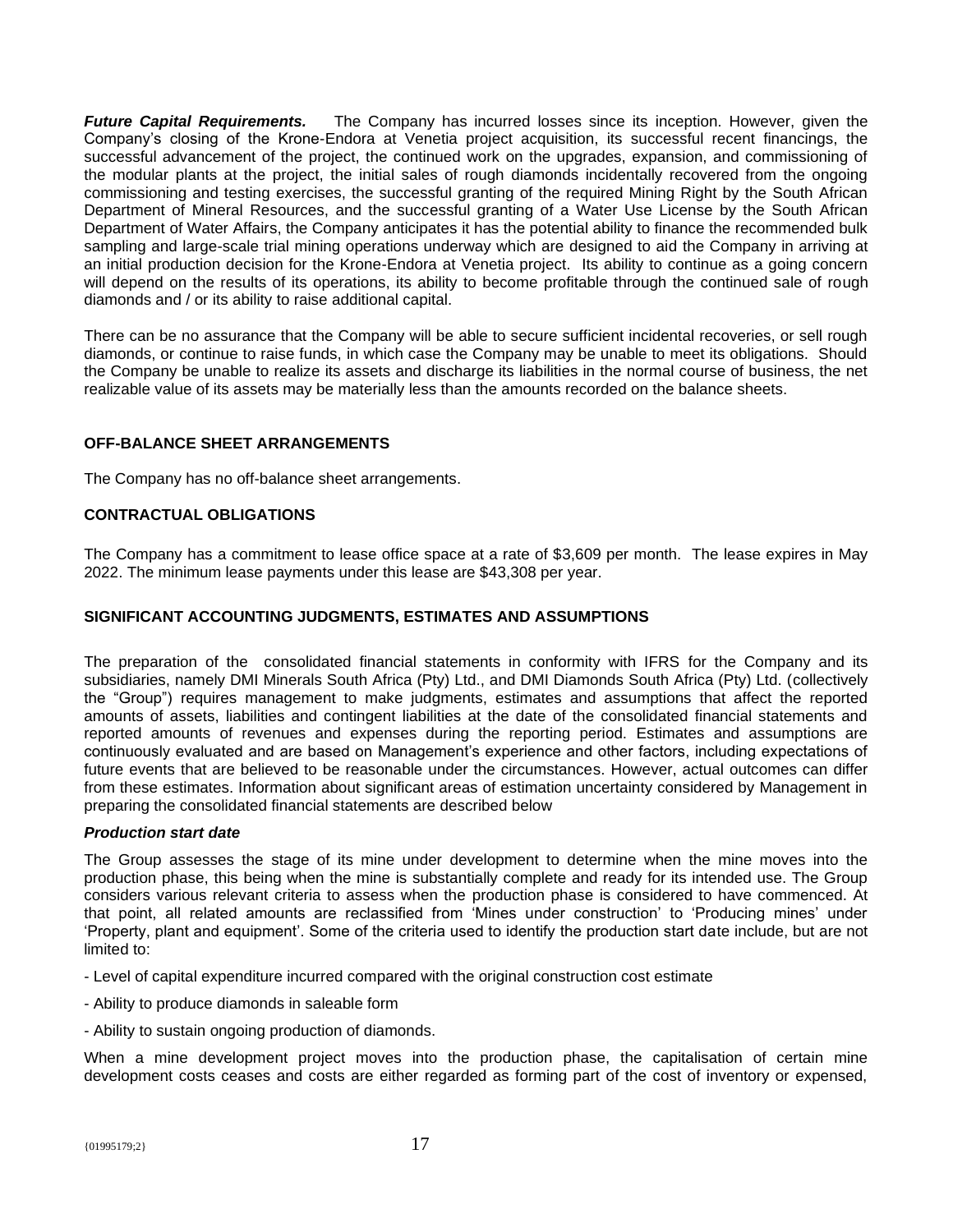except for costs that qualify for capitalisation relating to mining asset additions or improvements ,or mineable reserve development. It is also at this point that depreciation/amortization commences.

## *Recovery of deferred tax assets*

Judgment is required in determining whether deferred tax assets are recognized on the consolidated statement of financial position. Deferred tax assets, including those arising from un-utilized tax losses, require management to assess the likelihood that the Group will generate taxable earnings in future periods, in order to utilize recognized deferred tax assets. Estimates of future taxable income are based on forecasted cash flows from operations and the application of existing tax laws in each jurisdiction. To the extent that future cash flows and taxable income differ significantly from estimates, the ability of the Group to realize the net deferred tax assets recorded at the reporting date could be impacted. Additionally, future changes in tax laws in the jurisdictions in which the Group operates could limit the ability of the Group to obtain tax deductions in future periods.

## *Mining property*

Title to mining properties involves certain inherent risks due to the difficulties of determining the validity of certain claims as well as the potential for problems arising from the frequently ambiguous conveyance history characteristic of many mining properties. The Group has diligently investigated rights of ownership of all the mineral concessions in which it has an interest and, to the best of its knowledge, all agreements relating to such ownership rights are in good standing. However, this should not be construed as a guarantee of title. The concessions may be subject to prior claims, agreements or transfers and rights of ownership may be affected by undetected defects.

## *Determination of cash generating units ("CGU")*

The Group's assets are aggregated into CGUs for the purposes of calculating impairment. CGUs are based on an assessment of the unit's ability to generate independent cash inflows. The determination of the Group's CGUs was based on management's judgement regarding shared infrastructure, geographical proximity and similar exposure to market risk and materiality. The Group has 1 CGU at June 30, 2019 (June 30, 2018 – 1 CGU).

#### *Reserve and resource estimates*

Diamond reserves are estimates of the amount of diamonds that can be economically extracted from the Group's mining properties. The Group does not currently have any diamond reserves due to the nature and type of the resource. The Group has assigned inferred resources to the project based on information compiled by appropriately qualified persons relating to the geological data on the size, depth and shape of the ore body, and requires complex geological judgments to interpret the data. The estimation of resources is based upon factors such as estimates of foreign exchange rates, commodity prices, future capital requirements, and production costs along with geological assumptions and judgments made in estimating the size and grade of the ore body. Changes in the resource estimates may impact upon the carrying value of mine development cost, mine properties, property, plant and equipment, decommissioning liability, recognition of deferred tax assets, and depreciation charges.

#### *Impairment of non-financial assets*

When an impairment test is performed on an asset or a CGU, management estimates the recoverable amount of the asset or CGU based on its fair value less costs of disposal ("FVLCD") or its value in use ("VIU"). Impairment assessments require the use of estimates and assumptions such as long-term commodity prices (considering current and historical prices, price trends and related factors), discount rates, operating costs, future capital requirements, closure and rehabilitation costs, exploration potential, reserves and operating performance. These assumptions have a significant impact on the results of impairment tests and on the impairment charge (if required) recorded in the consolidated statement of loss and comprehensive loss.

#### *Decommissioning liability*

In the determination of provisions, management is required to make a significant number of estimates and assumptions with respect to activities that will occur in the future including the ultimate amounts and timing of settlements, inflation factors, risk-free discount rates, and expected changes in legal, regulatory, environmental and political environments. A change in any one of the assumptions could impact estimated future obligations and in return, profit or loss, and in the case of the decommissioning liability, property, plant and equipment balances.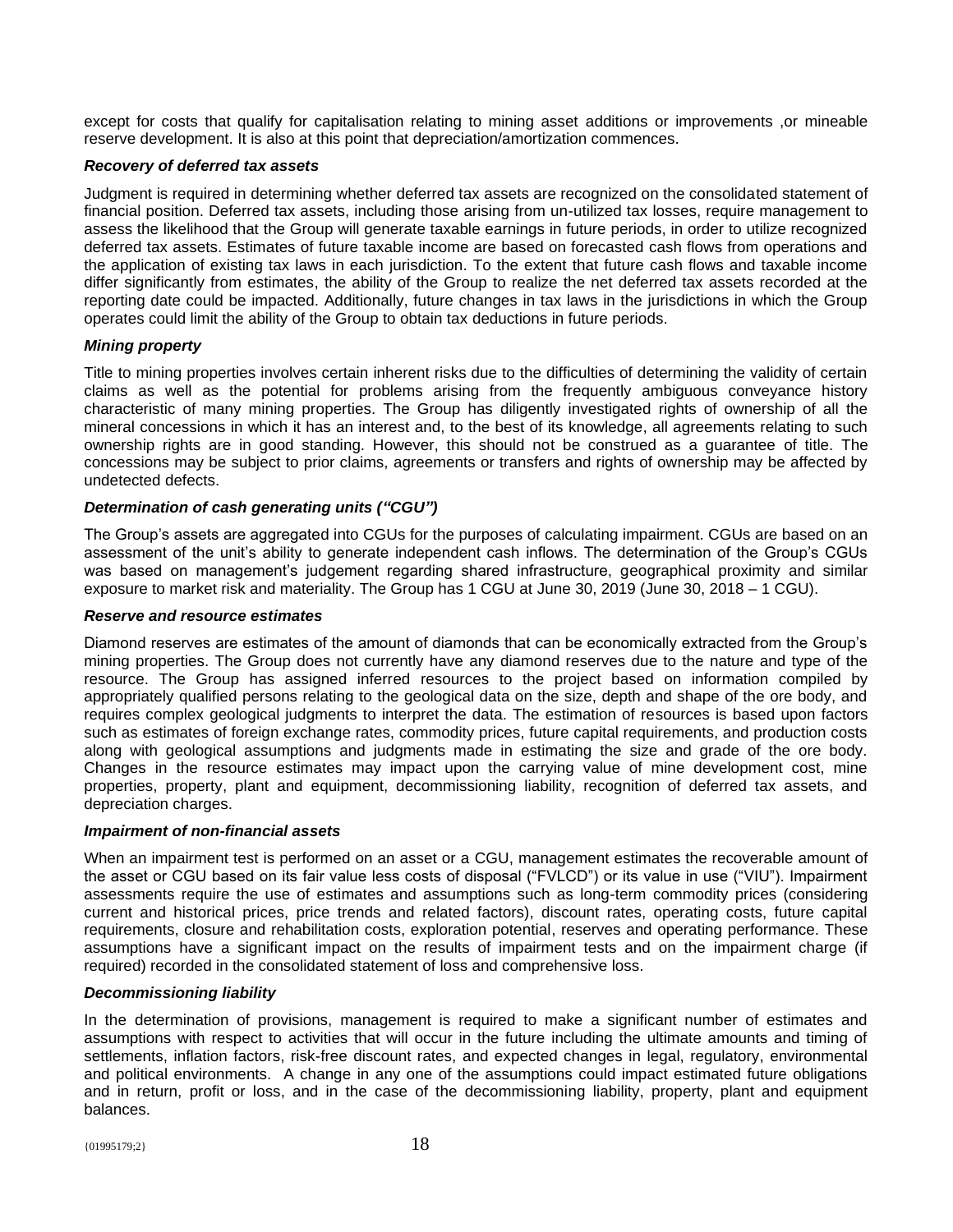#### *Useful life of property and equipment and intangible assets*

Depreciation and amortization are calculated using a systematic and rational basis, which is based upon an estimate of each asset's useful life and residual value. The estimated useful life and residual value chosen are the Group' best estimate of such and are based on industry norms, historical experience, market conditions and other estimates that consider the period and distribution of future cash inflows.

#### *Non-cash stock-based compensation*

The Group measures the cost of non-cash stock-based compensation transactions with employees and warrants issued as part of an equity placement by reference to the fair value of the equity instruments. Estimating fair value for non-cash stock-based compensation transactions requires determining the most appropriate valuation model, which is dependent on the terms and conditions of the grant. This estimate also requires determining and making assumptions about the most appropriate inputs to the valuation model including the expected life, forfeiture rate, volatility and dividend yield of the share option. The Group measures the cost of non-cash stock-based compensation transactions with consultants by reference to the fair value of the services to be performed.

#### **New and amended accounting standards**

Certain new standards, interpretations, amendments and improvements to existing standards were issued by the IASB or IFRS Interpretation Committee. The Group intends to adopt those standards when they become effective. The Group has yet to assess the full impact of these standards.

• In January 2016, the IASB issued IFRS 16, Leases ("IFRS 16"), which replaces IAS 17, Leases and its associated interpretative guidance. IFRS 16 applies a control model to the identification of leases, distinguishing between a lease and a services contract on the basis of whether the customer controls the assets being leased. For those assets determined to meet the definition of a lease, IFRS 16 introduces significant changes to the accounting by lessees, introducing a single, on-balance sheet accounting model that is similar to current finance lease accounting, with limited exceptions for short-term leases or leases of low value assets. Lessor accounting remains similar to current accounting practice. The standard is effective for annual periods beginning on or after January 1, 2019, with early application permitted for entities that have also adopted IFRS 15. The Group has not yet assessed the impact of the final standard.

#### *FINANCIAL INSTRUMENTS*

#### *Fair values*

IFRS defines fair value as the price that would be received to dispose of an asset or paid to transfer a liability in an orderly transaction between market participants at the measurement date. The Group classifies the fair value of the financial instruments according to the following hierarchy based on the amount of observable inputs used to value the instrument

- Level 1 Inputs to the valuation methodology are quoted prices for identical assets or liabilities in active markets.
- Level 2 Fair values of financial assets and liabilities in level 2 are based on inputs other than level 1. Inputs to the valuation methodology included quoted prices for identical assets or liabilities in active markets, and inputs that are observable for the asset or liability, either directly or indirectly, for substantially the full term of the financial instrument. Level 2 valuations are based on inputs, including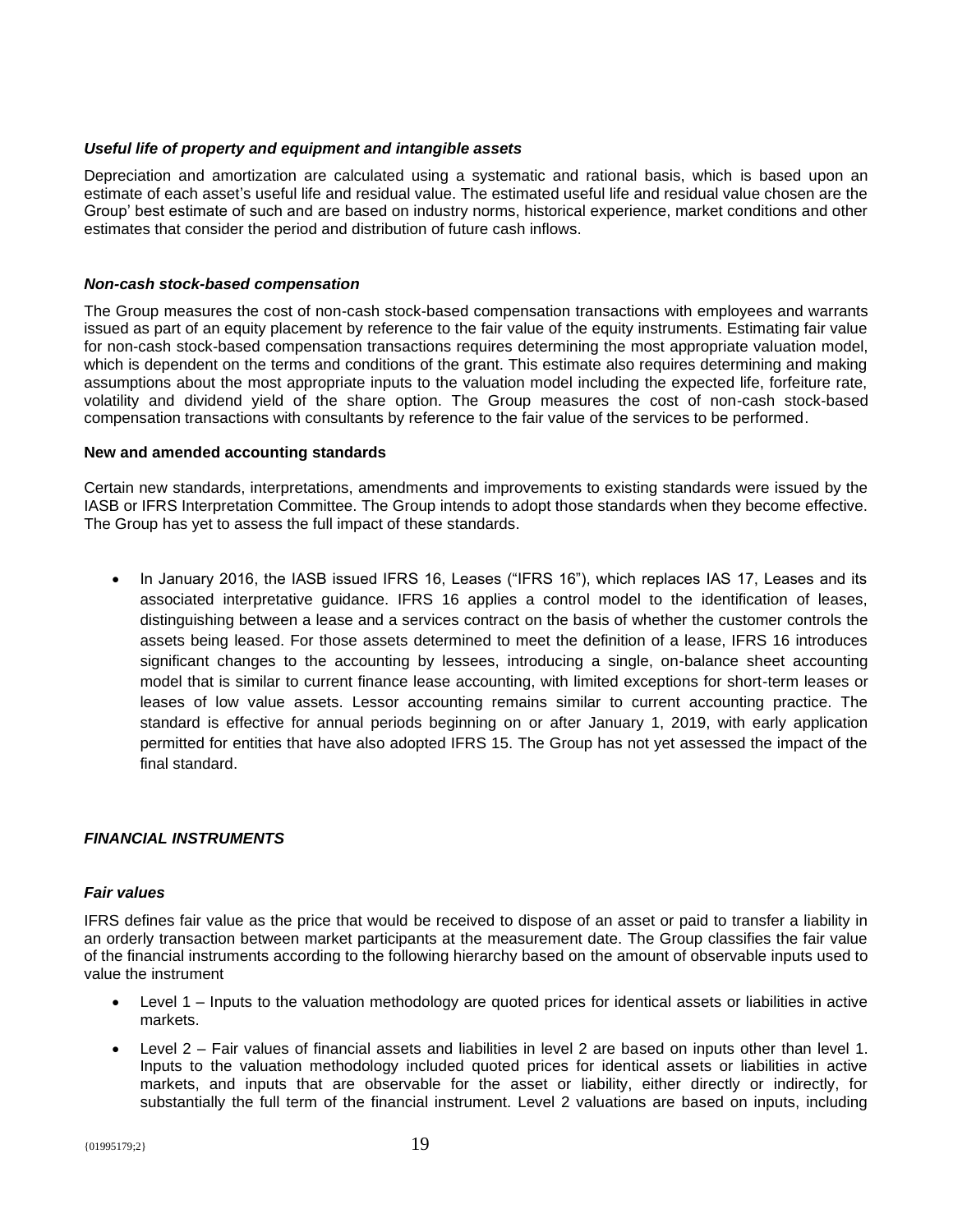quoted forward prices for commodities, time value and volatility factors, which can be substantially observed or corroborated in the marketplace.

• Level 3 – Inputs to the valuation methodology are not based on observable market data.

The Group's financial instruments consist of cash and cash equivalents, restricted cash, accounts receivable, accounts payable, amounts due to Nozala Investments and long-term debt. The fair value of cash and cash equivalents and restricted cash, accounts receivable and accounts payable approximate their carrying values due to the short-term maturities of these items. The fair value of the Nozala Investments loan approximates the carrying value as the interest rate floats with prime. The fair value of the long-term debt approximates the carrying value as the interest rate is a market rate for similar instruments.

The Group's cash and cash equivalents and restricted cash have been assessed on the fair value hierarchy described above and are classified as Level 1.

## *Financial risks*

The Group's activities result in exposure to a variety of financial risks, including risks related to credit, market risk (currency fluctuation and interest rates) and liquidity risk.

a) Credit risk

The Group is exposed to credit risk only with respect to uncertainties as to timing and collectability of accounts receivable, cash and cash equivalents and restricted cash. The Group mitigates credit risk through standard credit and reference checks. There are no material financial assets that the Group considers past due. The Group currently holds the majority of its cash and cash equivalents and restricted cash in large financial institutions in Canada and South Africa and does not expect any significant risk associated with those deposits. The accounts receivable includes sales taxes refundable due from the Government of South Africa and Canada \$232,992 (March 31, 2019 - \$184,861) as well as trade receivables from diamond tenders of \$94,511 (March 31, 2019 - \$17,757). The Group does not foresee any significant risk in the collection of these accounts receivable.

| June 30, 2019 |          |                    |          |
|---------------|----------|--------------------|----------|
| $0-30$ days   |          | \$94,511 0-30 days | \$17,757 |
| 31-90 days    |          | $-31-90$ days      |          |
| 120+ days     |          | $-120+ days$       | ۰        |
| <b>Total</b>  | \$94,511 | Total              | \$17,757 |

The trade accounts receivable aging amounts are as follows:

The maximum exposure to credit risk for the Group as the reporting date is the carrying value of cash and cash equivalents, restricted cash and trade receivables disclosed above.

b) Interest rate

The Group is not exposed to any material interest rate risk as the Group's long-term debt has a fixed rate of interest, except for the Nozala Investments loan which has a variable rate of interest of South African prime rate plus 3%. A 1% change in the South African prime rate would result in net loss expense changing by approximately \$8,600.

c) Foreign currency risk

The Group is exposed to financial risk arising from fluctuations in foreign exchange rates and the degree of volatility of these rates. The Group does not use derivative instruments to reduce its exposure to foreign currency risk.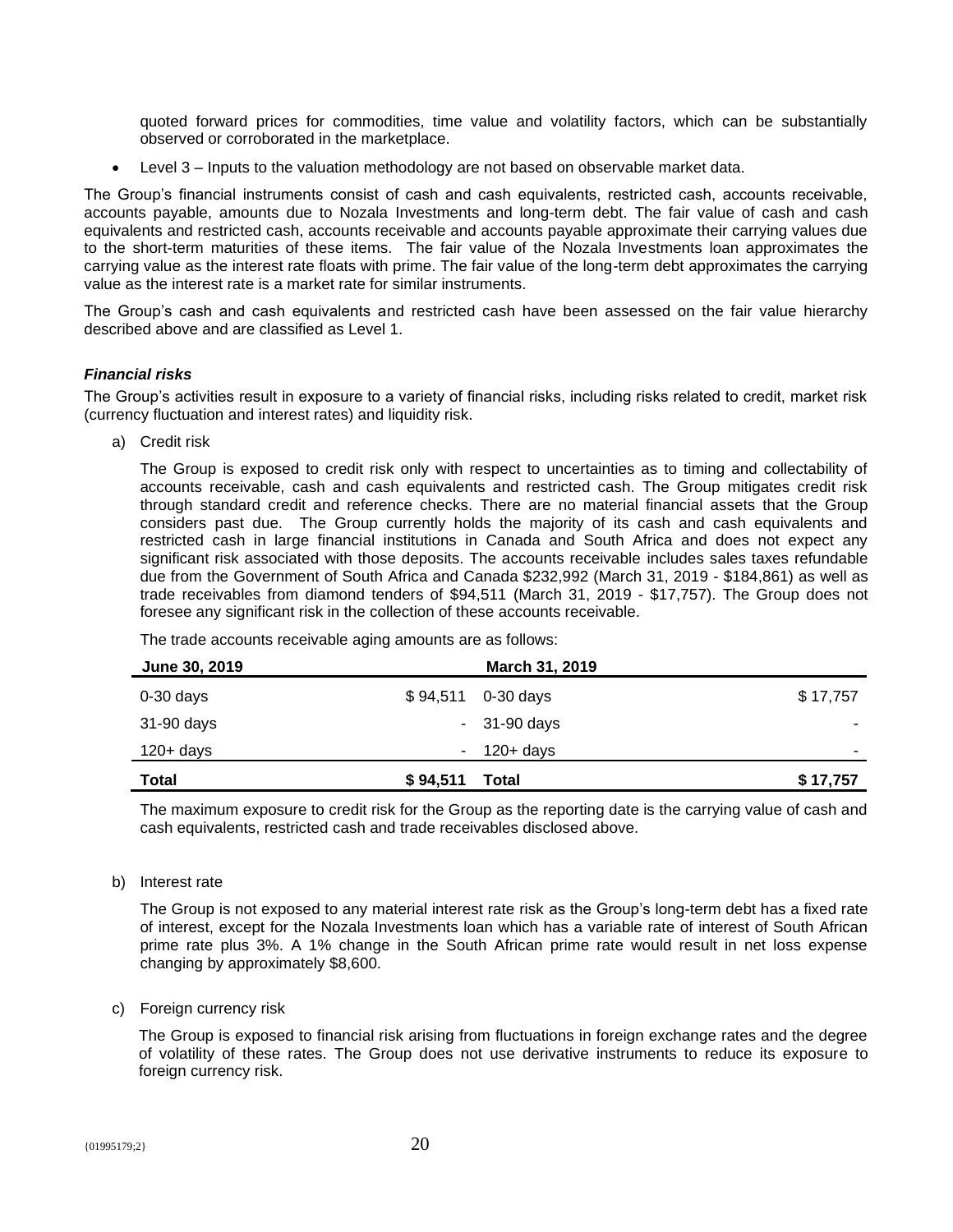The Group's subsidiaries in South Africa operate using principally the United States Dollar and the South African Rand and as such may be negatively affected by fluctuations in foreign exchange rates when translating from the currency of measurement of the Group's subsidiaries to the Group's reporting currency. The Group's monetary assets and liabilities denominated in South African Rand include:

|                                               | June 30, 2019 | March 31, 2019 |
|-----------------------------------------------|---------------|----------------|
| Cash and cash equivalents and restricted cash | \$768,111     | \$843,056      |
| Accounts receivable                           | 323,939       | 193,220        |
| Prepaids                                      | 8,650         |                |
| Accounts payable                              | 1,541,570     | 940,047        |
| Long-term debt                                | 1,713,157     | 1,654,241      |

A 5% change in the South African Rand would result in total comprehensive loss increasing or decreasing by approximately \$53,000.

#### d) Liquidity risk

Liquidity risk is the risk that the Group will not be able to meet its financial obligations when they fall due. The Group manages this risk through management of its cash flow from operations and its capital structure. Based on senior Management's and the Board of Directors' review of ongoing operations, the Group may revise timing of capital expenditures, bank loans, including project specific loans, or issue equity or a combination thereof.

The Group's current financial liabilities of \$6,599,243 are payable within one year. The Group enters contractual obligations in the normal course of business operations. Management believes the Group's requirements for capital expenditures, working capital and ongoing commitments (including long-term debt) can be financed from existing cash, issuing equity, cash flow provided by operating activities, existing bank loans and by acquiring new project loans.

The table below summarizes the maturity profile of the Group's financial liabilities as at June 30, 2019 based on contractual undiscounted payments:

|                            | <b>Current</b> | 2020     | 2021      | 2022                     | 2023 | <b>Thereafter</b> |
|----------------------------|----------------|----------|-----------|--------------------------|------|-------------------|
| Accounts payable           | \$1,949,066    | \$<br>٠  | \$<br>۰.  | \$<br>۰                  | \$.  | \$                |
| Long-term debt             | 4,150,177      |          | ۰         |                          | ۰    |                   |
| Operating lease commitment | 43.308         | 43.308   | 43.308    | 43.308                   | ۰    |                   |
| Deposits                   | 500,000        | ۰        | ۰         | $\overline{\phantom{0}}$ | -    | ۰                 |
| Due to Nozala Investments  | ۰              |          |           |                          |      | 1,713,157         |
|                            | \$6,642,551    | \$43,308 | \$.43.308 | \$43,308                 |      | \$1,713,157       |

#### e) Commodity price risk

Commodity price risk is the risk that the fair value or future cash flows will fluctuate because of changes in commodity prices. Commodity prices for diamonds are impacted by not only the relationship between the Canadian, United States Dollar and South African Rand, but also world economic events that dictate the levels of supply and demand. The Group is exposed to the risk of declining prices for diamonds resulting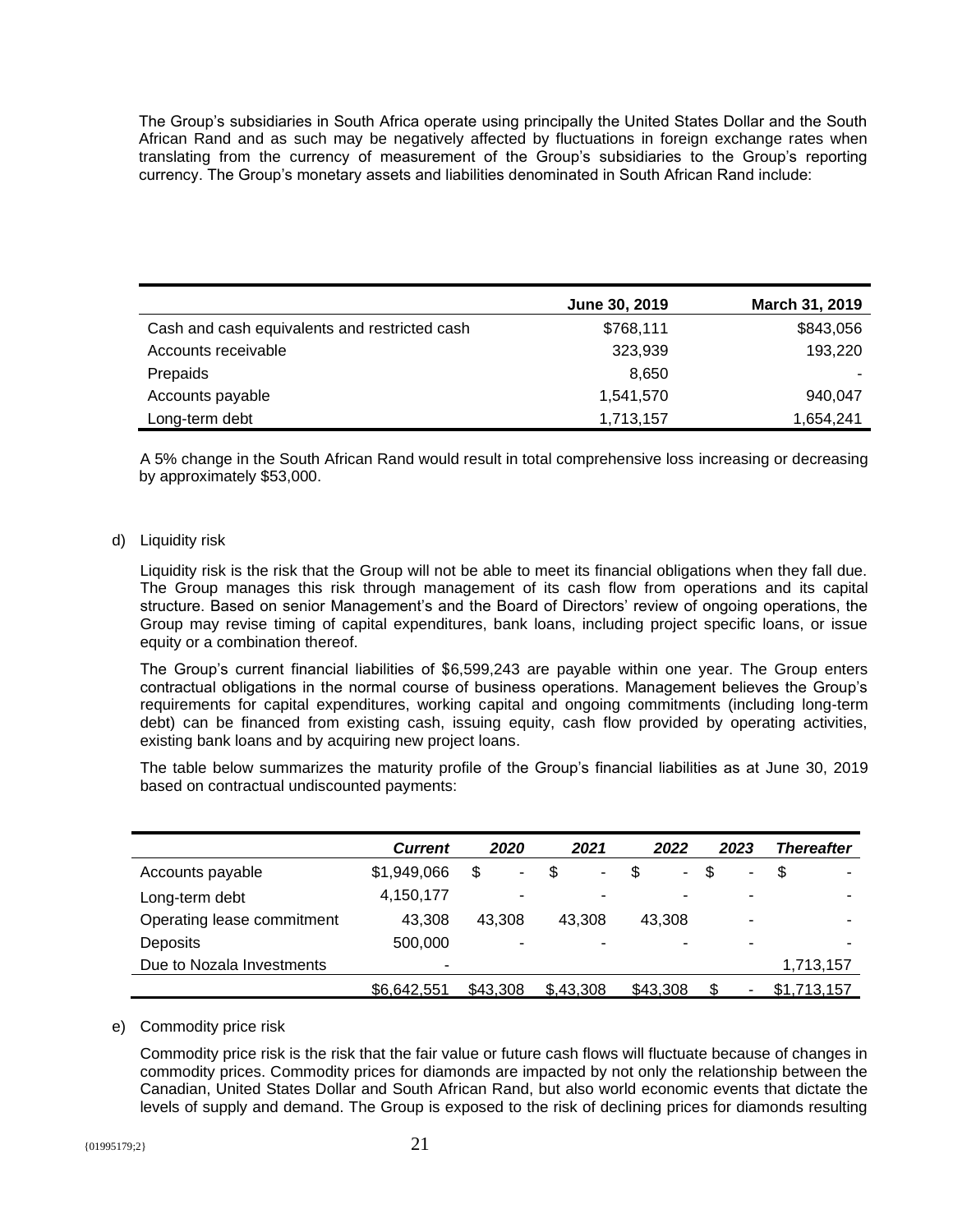in a corresponding reduction in projected cash flow. Reduced cash flow may result in lower levels of capital being available for field activity, thus compromising the Groups' capacity to grow production. The Group did not have any fixed price commodity price contracts in place as at or during the interim period ended June 30, 2019 and the year ended March 31, 2019. The Groups' operational results and financial condition are largely dependent on the commodity price received for its diamond production. Diamond prices have fluctuated widely in recent years due to global and regional factors including supply and demand fundamentals, inventory levels, economic and geopolitical factors. A 5% change in the price of diamonds would result in total comprehensive loss changing by approximately \$58,000.

## **RISK FACTORS RELATING TO THE COMPANY'S BUSINESS**

The Company faces a number of risks and uncertainties that could cause actual results or events to differ materially from those contained in any forward-looking statement. Additional risks and uncertainties not presently known to the Company or that are currently deemed to be immaterial may also impair the Company's business operations. Factors that could cause or contribute to such differences include, but are not limited to, the following:

#### *Capital Requirements*

There is no assurance that the Company will continue to be able to access the capital markets for the required funding necessary to maintain exploration properties, nor to complete any future acquisitions, or any future exploration programs. The Company may require additional capital to finance expansion or growth at levels greater than its current business plan. Insufficient capital may require the Company to delay or scale back its proposed acquisition and/or development activities.

#### *Revenues and Growth*

There are no assurances that suitable additional projects will be secured or that rough diamonds will be recovered incidentally, or at levels sufficient to sustain the Company's operations. The economics and feasibility of any potential project can be affected by many factors which may be beyond the capacity of the Company to anticipate or control. Material processing revenues and production in general are also reliant on both the quality and amount of diamond bearing material both available and being processed and the Company cannot predict with any certainty the recovery levels from a given area being worked, thus affecting revenues. This is also true of any prospective project the Company may acquire related to various other methods of diamond production.

## *Nature of Mining*

The operation of any diamond mining project is subject to risks inherent in the mining industry, including variations in grade and other geological differences, unexpected problems associated with weather and required water, power, surface conditions, processing problems, mechanical equipment performance, accidents, labor disputes, risks relating to the physical security of the diamonds, force majeure risks and natural disasters. Such risks could result in personal injury or fatality, damage to or destruction of mining properties, processing facilities or equipment, environmental damage, delays or reductions in mining production, monetary losses, and possible legal liability.

## *Nature of Joint Arrangement (Nozala)*

On March 5, 2008, the Company announced a formal joint venture partnership with well-established South African BEE group Nozala Investments (Pty) Ltd. This partnership is reflected in Diamcor's wholly-owned South African subsidiaries, DMI Minerals South Africa (Pty) Ltd. which was initially formed to secure diamond mining projects in South Africa. Under the terms of the joint venture in DMI Minerals, Diamcor retains a 70% direct ownership in the subsidiary with Nozala holding a 30% direct shareholder ownership interest. Operationally, expenses charged to the development of projects held by the entities, and the revenues generated, will be similarly proportional. These joint arrangements are subject to the risks normally associated with the conduct of joint ventures and similar joint arrangements. These risks include the inability to exert influence over strategic decisions, the joint venture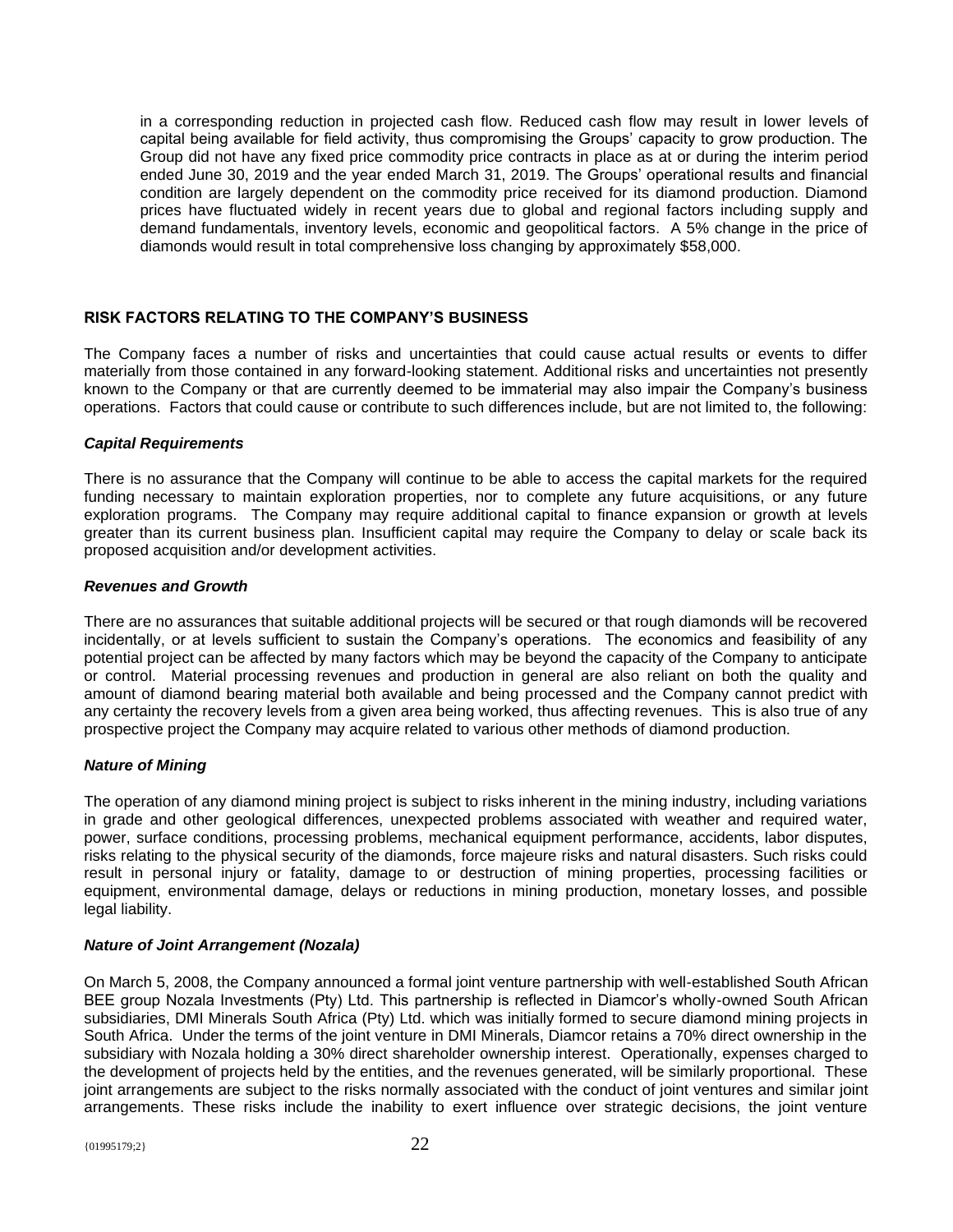partner's ability to provide its proportionate share of funding, the development and operation of the projects, and mineral claims.

## *Diamond Prices and Demand for Diamonds*

The profitability of Diamcor will be dependent upon the recovery and sale of rough diamonds, which is dependent in significant part upon the worldwide demand for, and price of, diamonds. Diamond prices fluctuate and are affected by numerous factors beyond the control of the Company, including worldwide economic trends, particularly in the US, Japan, China and India, worldwide levels of diamond discovery and production and the level of demand for, and discretionary spending on, luxury goods such as diamonds and jewelry. Low or negative growth in the worldwide economy or the occurrence of terrorist activities creating disruptions in economic growth could result in decreased demand for luxury goods such as diamonds, thereby negatively affecting the price of diamonds. Similarly, a substantial increase in the worldwide level of diamond production could also negatively affect the price of diamonds. In each case, such developments could materially adversely affect the Company's results of operations.

## *Currency Risk*

Currency fluctuations may affect the Company's financial performance. Diamonds are sold throughout the world based principally on the US dollar price. The Company reports its financial results in Canadian dollars and a majority of its costs and expenses are incurred in either Canadian dollars or the South African Rand. The Company's South African subsidiaries operate using principally the US dollar and the South African Rand and, as such, may be negatively affected by fluctuations in foreign exchange rates when translating from the currency of measurement of the Company's subsidiary to the Company's reporting currency. The appreciation of the Canadian dollar against the US dollar, and the depreciation of such other currencies against the US or Canadian dollar, therefore, may increase expenses and the amount of the Company's liabilities relative to revenue.

## *Licenses and Permits / (Rights)*

There are inherent risks involved in operating in foreign countries, including stringent environmental and permitting / rights issues. The mineral rights at the Krone-Endora at Venetia project, pending acquisitions, and future exploration on certain properties requires licenses and permits from the South African government. There can be no guarantee that the Company will be able to renew these licenses or obtain or maintain all other necessary licenses and permits that may be required to maintain operations or to further explore and develop certain properties. Title to mining properties involves certain inherent risks due to the difficulties of determining the validity of certain claims as well as the potential for problems arising from the frequently ambiguous conveyance history characteristic of many mining properties.

#### *Regulatory and Environmental Risks*

The operation of mines and exploration activities are subject to various laws and regulations governing the protection of the environment, exploration, development, production, taxes, labor standards, occupational health, waste disposal, mine safety, manufacturing safety, power and water, and other matters. New laws and regulations, amendments to existing laws and regulations, or more stringent implementation or changes in enforcement policies under existing laws and regulations could have a material adverse impact on the Company by increasing costs and/or impairing the operations at the project. Mining and manufacturing are subject to potential risks and liabilities associated with pollution of the environment and the disposal of waste products occurring as a result of mining and manufacturing operations. To the extent that the Company is subject to uninsured environmental liabilities, the payment of such liabilities could have a material adverse effect on the Company.

#### *Reliance on Skilled Employees*

Exploration and operational activities for any Company projects are dependent upon the efforts of certain key and skilled employees. The loss of these employees or the inability of the Company to attract and retain additional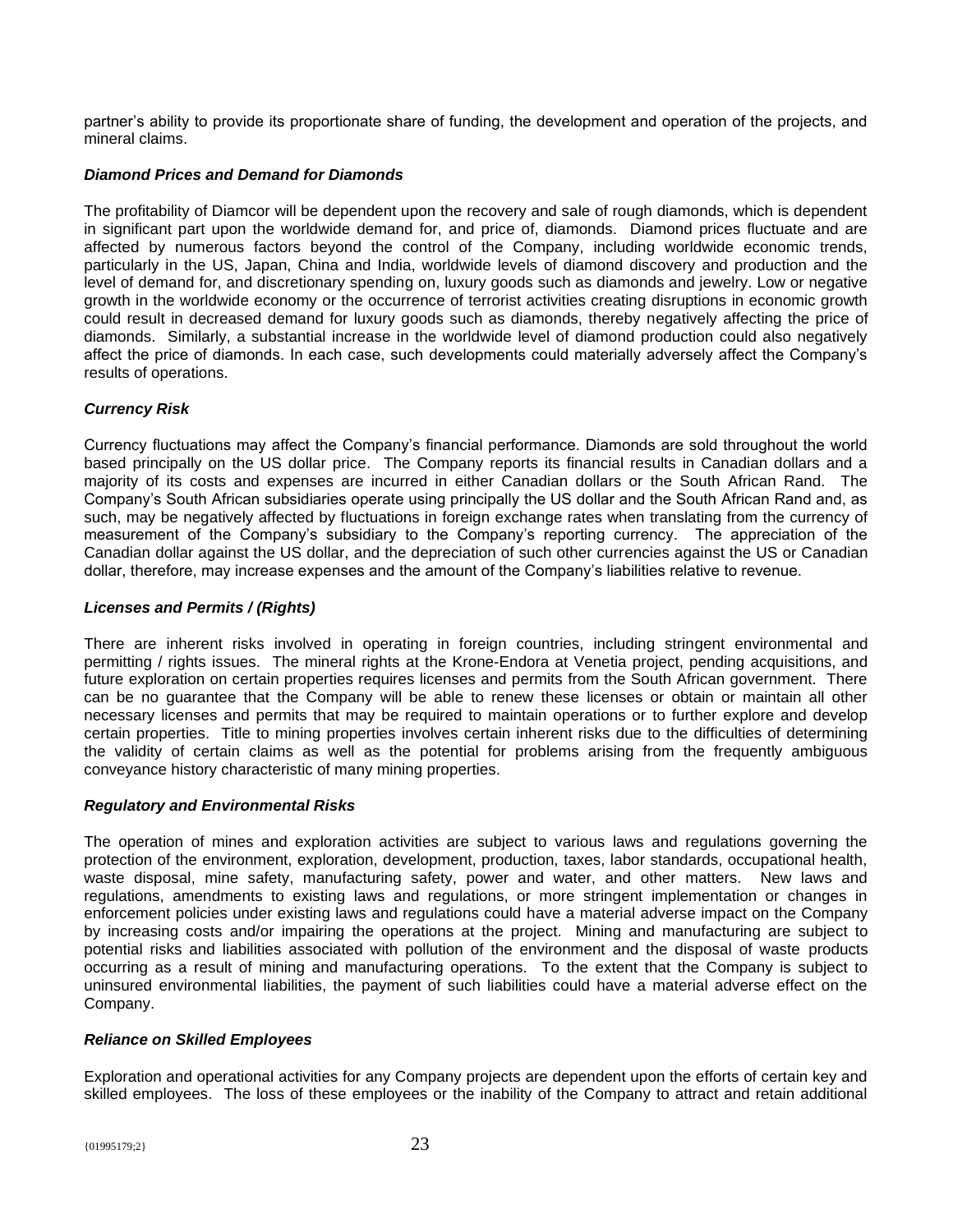skilled employees may adversely affect the level of operations and the Company's ability to operate efficiently. Currently, there is significant competition for skilled workers in these operations. The loss of the services of any of the Company's key executive officers or key employees could harm its business. None of the Company's key executive officers or key employees currently has a contract that guarantees their continued employment with the Company. There can be no assurance that any of these persons will remain employed by the Company or that these persons will not participate in businesses that compete with it in the future.

## *Regional Power Supply*

Potential power supply issues in South Africa have been highlighted by the media in the past years with regards to the inability of state-owned power supplier *Eskom* to deliver consistent electricity requirements to many of the larger mines in South Africa. While these issues are not presently expected to affect any of the current operational requirements of the Company, there can be no assurances that any new projects that the Company may acquire or operate will be able to secure the required electrical capacities needed to sustain uninterrupted supply and operations.

## *Competition*

Within the minerals industry sector, including the diamond tailings re-treatment sector, diamond exploration sector, and various other related methods of diamond mining and production, Diamcor competes with other companies possessing greater financial and technical resources than it may have access to. Even with its current facility, and the promise of any other exploration or diamond producing project, or property, there can be no assurances that the Company will continue to be able to complete or execute its desired programs on its proposed schedules, nor within the cost estimates assumed. If the Company is unable to successfully compete in the diamond market, then its results of operations will be adversely affected.

#### *Securities May Be Volatile and Subject to Wide Fluctuations*

The market price of the Company's securities may be volatile and subject to wide fluctuations. If the Company's revenues do not grow, or grow more slowly than it requires, or if operating or capital expenditures exceed its expectations and cannot be adjusted accordingly, or if some other event adversely affects the Company, the market price of the Company's securities could decline. If securities analysts alter their financial estimates of the Company's financial condition it could affect the price of the Company's securities. Some other factors that could affect the market price of the Company's securities include announcements of new explorations, technological innovations and competitive developments. In addition, if the market for stocks in the Company's industry or the stock market in general experiences a loss in investor confidence or otherwise fails, the market price of the Company's securities could fall for reasons unrelated to its business, results of operations and financial condition. The market price of the Company's stock also might decline in reaction to conditions, trends or events that affect other companies in the market even if these conditions, trends or events do not directly affect the Company. In the past, companies that have experienced volatility in the market price of their stock have been the subject of securities class action litigation. If the Company were to become the subject of securities class action litigation, it could result in substantial costs and a diversion of management's attention and resources.

## **RELATED PARTY TRANSACTIONS**

During the interim period ended June 30, 2019, the Company paid or accrued to key management personnel and consultant's compensation totaling \$107,400, Directors fees of \$18,000 and incentives of \$200,000. As at June 30, 2019, the Company owed a total of \$261,428 (March 31, 2019 - \$55,774) to Directors of the Company and its subsidiaries, including a company controlled by a Director.

The transactions were in the normal course of operations and are measured at fair value at initial recognition.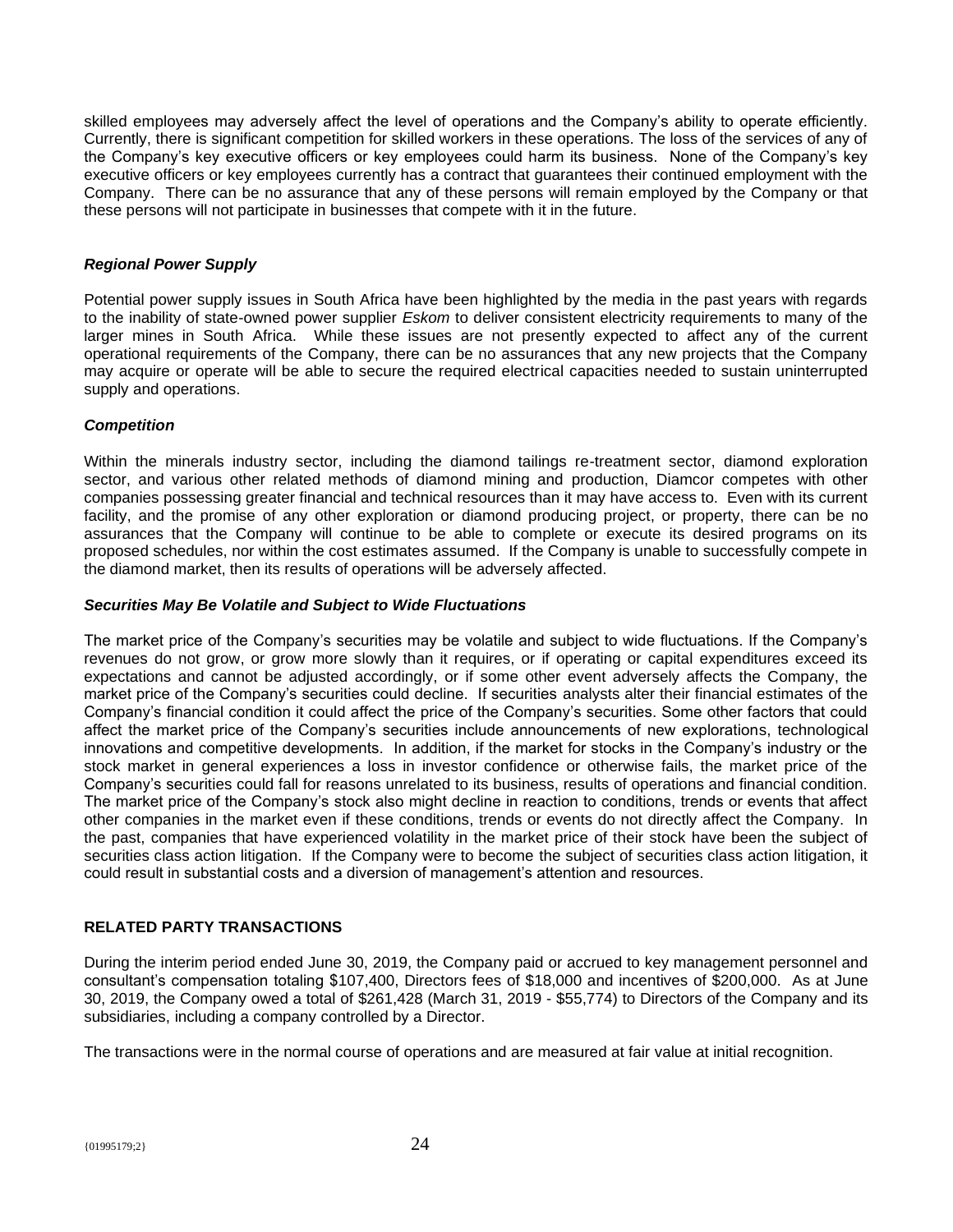#### **OUTSTANDING SHARE INFORMATION**

As at August 29, 2019

#### **Authorized**

| Issued and outstanding shares       | 63.885.888 |
|-------------------------------------|------------|
| Weighted average outstanding shares | 63.885.888 |

#### **NATIONAL INSTRUMENT 52-109 ON CERTIFICATION OF ANNUAL AND INTERIM FILINGS**

The Company files a 52-109FV2 certification of interim filing duly executed by the Company's current CEO and CFO as required by securities laws.

## **DISCLOSURE CONTROLS AND PROCEDURES**

The Company has disclosure controls and procedures in place to provide reasonable assurance that any information required to be disclosed by the Company under securities legislation is recorded, processed, summarized and reported within the applicable time periods and to ensure that required information is gathered and communicated to the Company's management so that decisions can be made about timely disclosure of that information. The Company's Chief Executive Officer and Chief Financial Officer evaluated the Company's disclosure controls and procedures for the interim period ended June 30, 2019 and have concluded that the Company's disclosure controls and procedures to be adequate for the above purposes.

Including the Company's transition to IFRS, there have been no significant changes in the Company's disclosure controls, or in other factors that materially affected or are reasonably likely to affect, the Company's disclosure controls subsequent to the date the Company carried out its evaluation.

## **SUBSEQUENT EVENTS**

In August of 2019, the Group obtained commitments of \$1,188,000 for a previously announced term loan financing. Certain directors and employees of the Company have subscribed for an aggregate of \$155,000 of the amount committed. Term loans under the financing will be unsecured, carry an annual interest rate of 7% payable at maturity. The Group will issue a total of 120,000 common shares in its authorized share capital, along with 60,000 share purchase warrants, for every CDN\$100,000 of principal advanced. Amounts are subject to final TSX Venture Exchange approval of the associated bonus shares and warrants to be issued by the Company.

In July 2019, the Group settled a dispute with a supplier resulting in a reduction of an accounts payable of approximately \$340,000

#### **OTHER**

The Company operates offices in both Canada and South Africa and is listed on the Canadian TSX Venture Exchange trading under the symbol "DMI", and on the OTCQB in the USA trading under the symbol "DMIFF". Public company information is available on SEDAR at [www.sedar.com](http://www.sedar.com/) or at the Company's website [www.diamcormining.com.](http://www.diamcormining.com/)